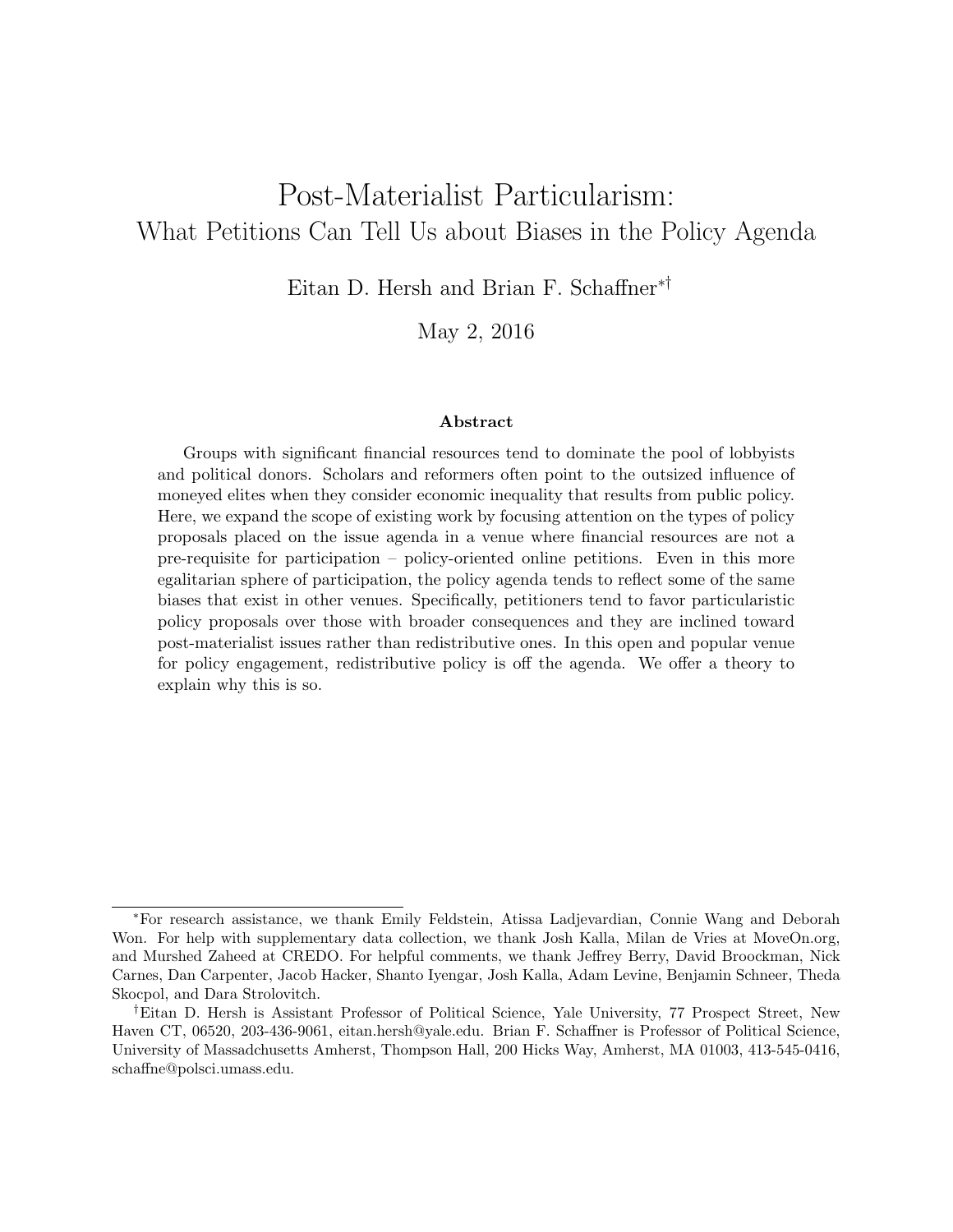Politicians spend a lot of time soliciting donations from wealthy patrons and listening to pitches from Washington lobbyists. The input they receive about public policy from these sources seems likely to be a skewed representation of the public's agenda. Martin Gilens (2012) has recently suggested that the access to power granted to wealthy elites results in "a complete lack of responsiveness to the preferences of the poor" (81). This view reflects a long-standing hypothesis that our political system generates policies that are narrower in scope (i.e. particularistic rather than broad-based) and less redistributive than would emerge if not for the influence of elites. This line of thinking leads to policy prescriptions like campaign finance reform, aimed at limiting the power of affluent donors and lobbyists over elected officials.

To demonstrate a policy disconnect between political elites and the mass public, scholars like Professor Gilens treat the policy preferences from representative surveys of the mass public as a benchmark against which to compare policy outputs. While this is an important baseline upon which to judge the quality of representation, it sets aside important limitations of survey analysis. Namely, many citizens do not have well-formed policy views and citizens who do have clear policy preferences prioritize some issues more than others. Aside from broad survey questions about the "most important problem" facing the nation, issue prioritization rarely comes through in analyses of mass surveys. Accordingly, this article takes a new approach to examine the mass public's policy priorities. We investigate the revealed priorities of citizen-activists who participate in one of the most popular forms of direct policy advocacy in the United States: online petitions. This is a venue for policy advocacy in which more than half of Americans report participating and for which there are minimal material barriers to entry. We examine the policy agenda that emerges in that context, from a population of citizens engaged enough on policy matters to actually weigh in. We ask whether the agenda exhibits less of an "upper-class accent" than we might expect from powerful and wealthy elites. This exercise is critically important because the attribution of extant policy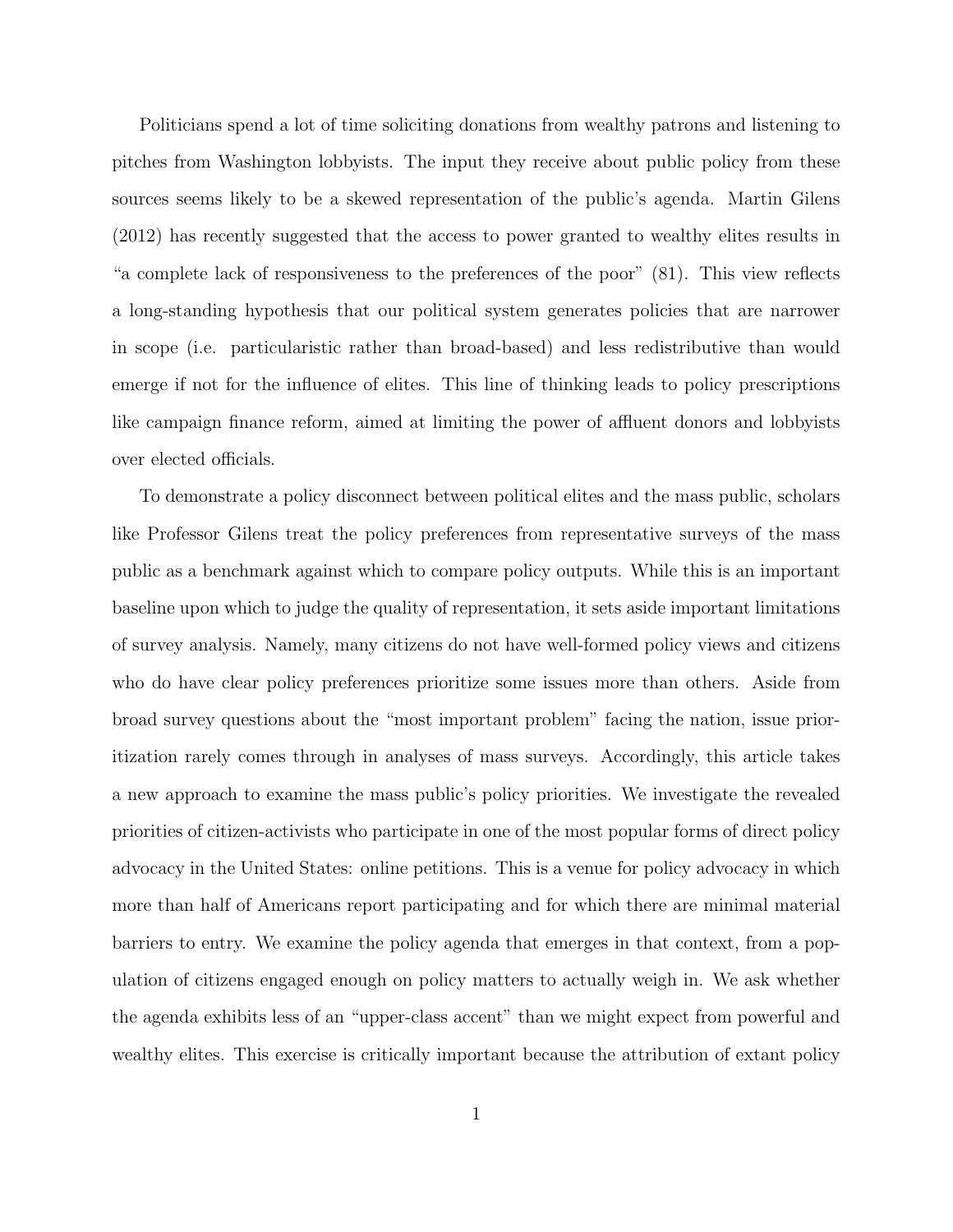outcomes to the power of lobbyists and donors contributes to the reform agenda of many political observers and activists (e.g. Drutman (2015)). As we will show, an agenda quite uninterested in broad-based redistributive policy can emerge in a far more open venue, like mass petitions.

There are two important reasons why open forums for policy advocacy do not prioritize broad-based and redistributive policy concerns. The first reason is well known to political scientists: Even the most open forms of political engagement are dominated by citizens at the upper end of the socio-economic spectrum. If people require neither special access nor money to be influential, those from higher-income backgrounds - who have civic skills, knowledge, and a heightened sense of efficacy - still dominate the pool of political participants.<sup>1</sup>

But we argue that there is another reason why an open form of policy engagement fails to prioritize redistributive issues. There appears to be a bias toward particularistic, nonredistributive policy that has more to do with psychology than with the institutions of government or the population of interested citizens. When invited to support a policy proposal, citizens are drawn to particularistic proposals that they can wrap their head around, that have foreseeable outcomes, and that pique emotional reactions. In short, citizens who are engaged with politics exhibit a bias toward small, incremental changes that are isolated in their scope. This preference for the particularistic suggests that even aspects of policy advocacy not dominated by moneyed elites exhibit many of the same features that arise in a system supposedly dominated by moneyed elites.

We articulate a behavioral-psychological explanation for policy preferences that contrasts with institutional explanations that stem from the study of interest groups and lobbying. We draw from the literatures on heresthetics and framing, such as studies of episodic versus thematic framing found in communications research. Just as news consumers often react more strongly to episodic frames than to thematic frames (i.e. a story about a particular

<sup>&</sup>lt;sup>1</sup>For a recent and eloquent articulation of this point, see Cain (2015).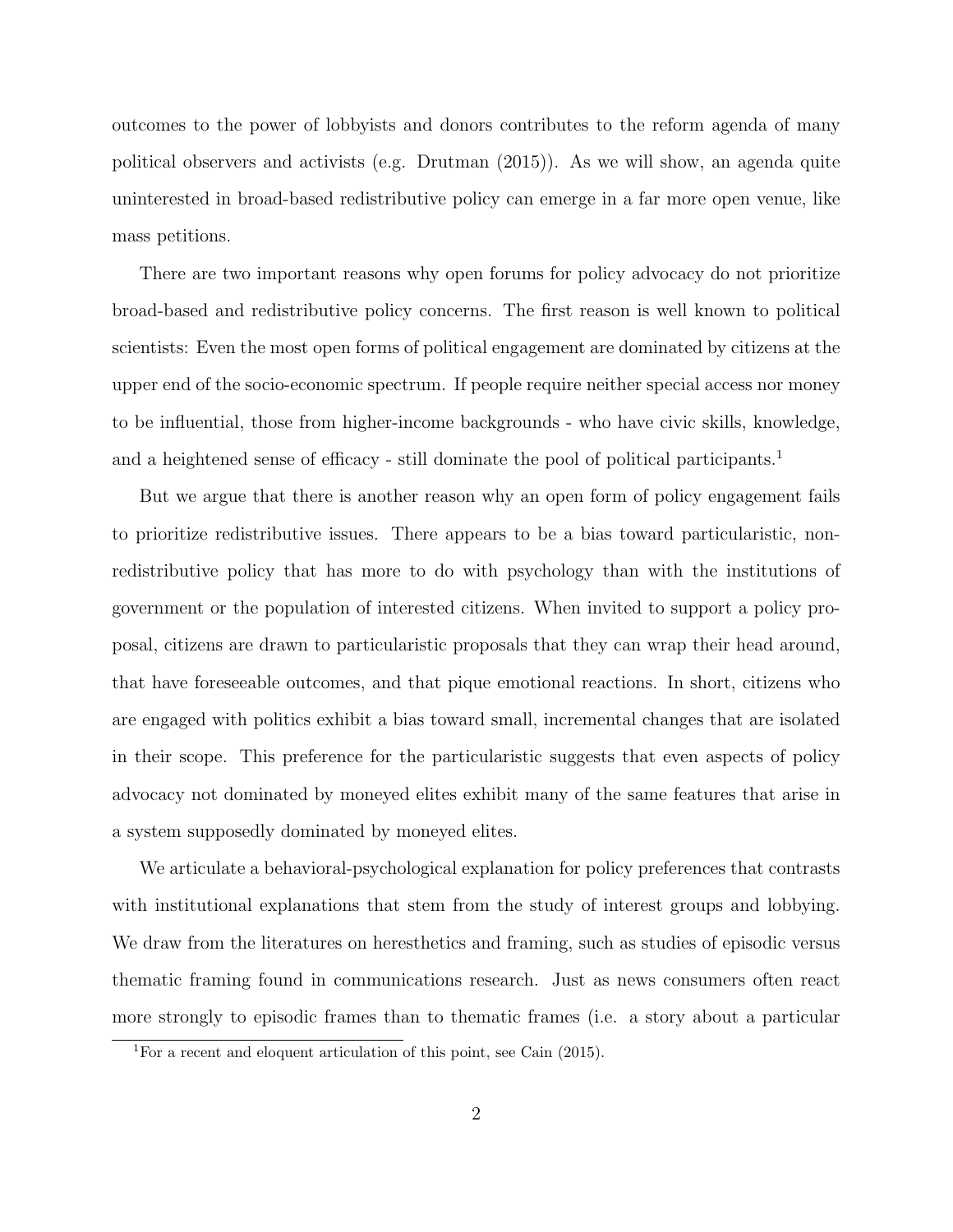homeless person is more compelling than a story about homelessness), citizens seem more inclined to support policy reforms that are narrow and episodic, i.e. particularistic, rather than ones that are broad-based.

In testing our theory of post-materialist particularism (PMP), we study behavioral data that has not been widely examined by political scientists: online petitions. We study these petitions because they represent a popular form of participation that is focused on policy (rather than electoral politics) and has few associated costs and barriers to entry. Petitioning has an important legacy in American history (Carpenter and Moore, 2014; Nall, Schneer and Carpenter, 2016; Schneer, 2014; Carpenter and Schneer, 2016). In its contemporary online format, petitioning also represents a profound shift in expanding opportunities to circulate and transmit policy proposals. In the rhetoric of concern over inequality and wealthy donors in today's politics, the obvious - even defining - feature of our times is often forgotten: technological progress has made the channels of mass organization and participation more open to the public than ever before. Online petitions reflect this openness. This is why Drutman (2015), for example, in his recent book about lobbying, suggests that a system of online petitioning could help the mass public compete with professional lobbyists by drawing attention to policies that have support among citizens. But as we will show here, in spite of the low barriers to entry, online petitions reflect a surprisingly parochial policy agenda. The agenda that emerges on this platform sheds light on longstanding questions about the policy preferences of citizen-activists.

We analyze the content and the signatories of over 1,800 petitions transmitted to the White House between 2011 and 2013. We also look at petitions from popular left-leaning organizations, such as MoveOn.org. We do not presume these petitions to perfectly represent the revealed policy priorities of America's citizen-activists; no available data can meet that standard. But we will argue that online petitions can shed light on a large set of issue advocates and can hold broader lessons for American politics. Before we get to the data,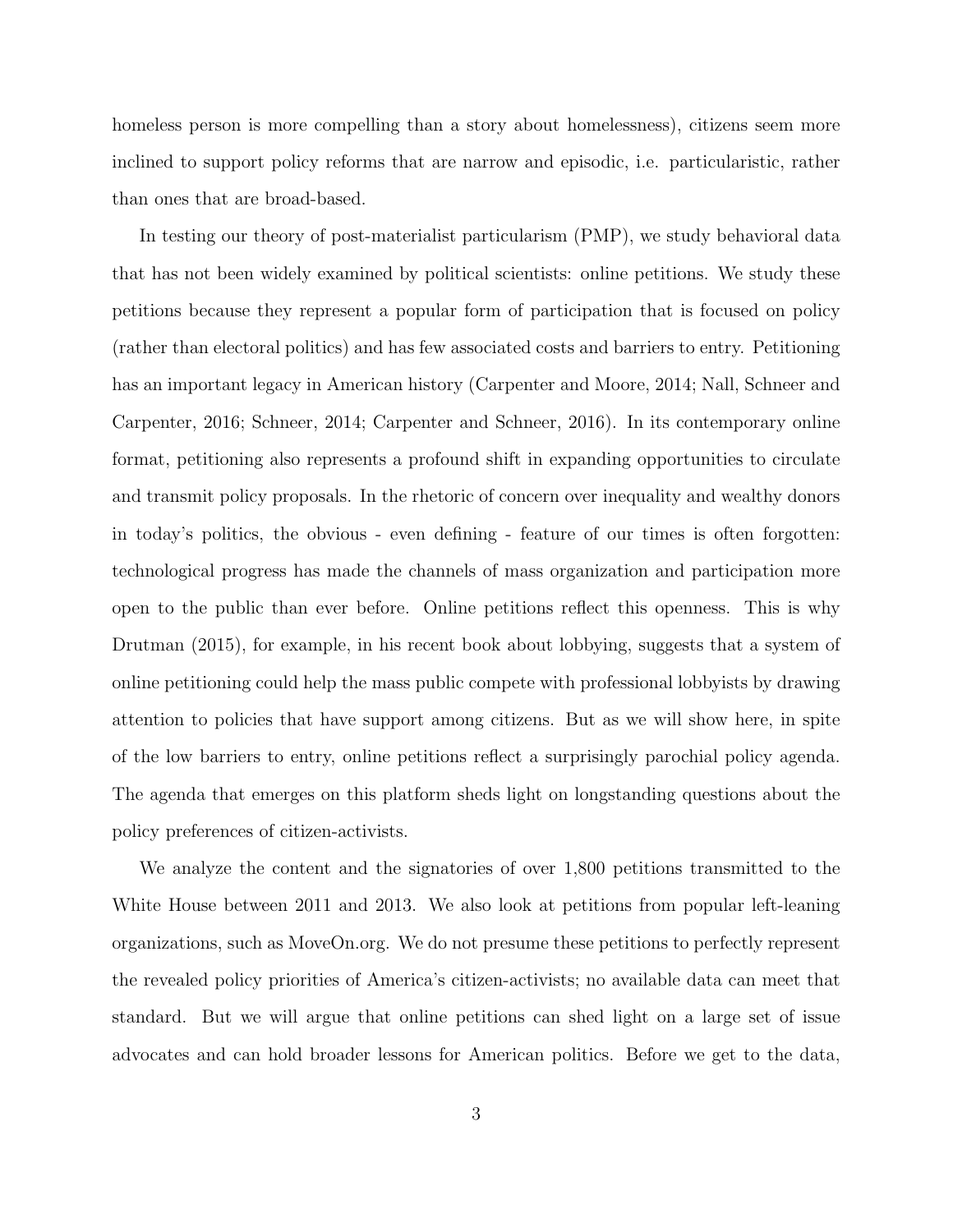however, we will offer a theory to explain why citizen petitions focus on post-materialistic (i.e. non-redistributive) and particularistic policy goods. As we show, petitions that gather significant support tend to be narrowly focused on small groups, small geographic areas, and small ideological niches. Among the proposals with broader scope, very few focus on largescale redistributive policies that many presume the mass public wants from government. Instead, they are attentive to post-materialist concerns.

We offer two explanations for our initial findings. The first addresses why post-materialist concerns are so dominant among petitioners. We show not only that high-SES citizens dominate the population of petitioners, but that these petitioners are particularly engaged on post-materialist issues (e.g. gluten-free labeling, open access to academic journals) and far less engaged on redistributive issues (e.g. paid family leave, Obamacare). Petitioners from the poorest neighborhoods are much more likely to support redistributive issues (rather than other issues) compared to people from the richest neighborhoods, but they make up just a tiny fraction of the population of petitioners. Our second explanation addresses why particularistic concerns are so dominant. Here, we use an original survey experiment to test our expectations. We also discuss a wide-ranging literature in political science, psychology, communications, and economics that points to individuals favoring small-scale, isolated reforms rather than large-scale ones. Our observational data on the revealed policy preferences of petitioners is consistent with this literature and with our experimental findings.

## 1 PMP: A Theory of Policy Input

Studies of representation must begin with a baseline of evaluation. Scholarship by Gilens (2012); Gilens and Page (2014); Bartels (2008); Rigby and Wright (2013) and many others use the stated preferences of mass survey respondents as a baseline for evaluating representation. They measure the deviation between elite policy views or policy outcomes and the preferences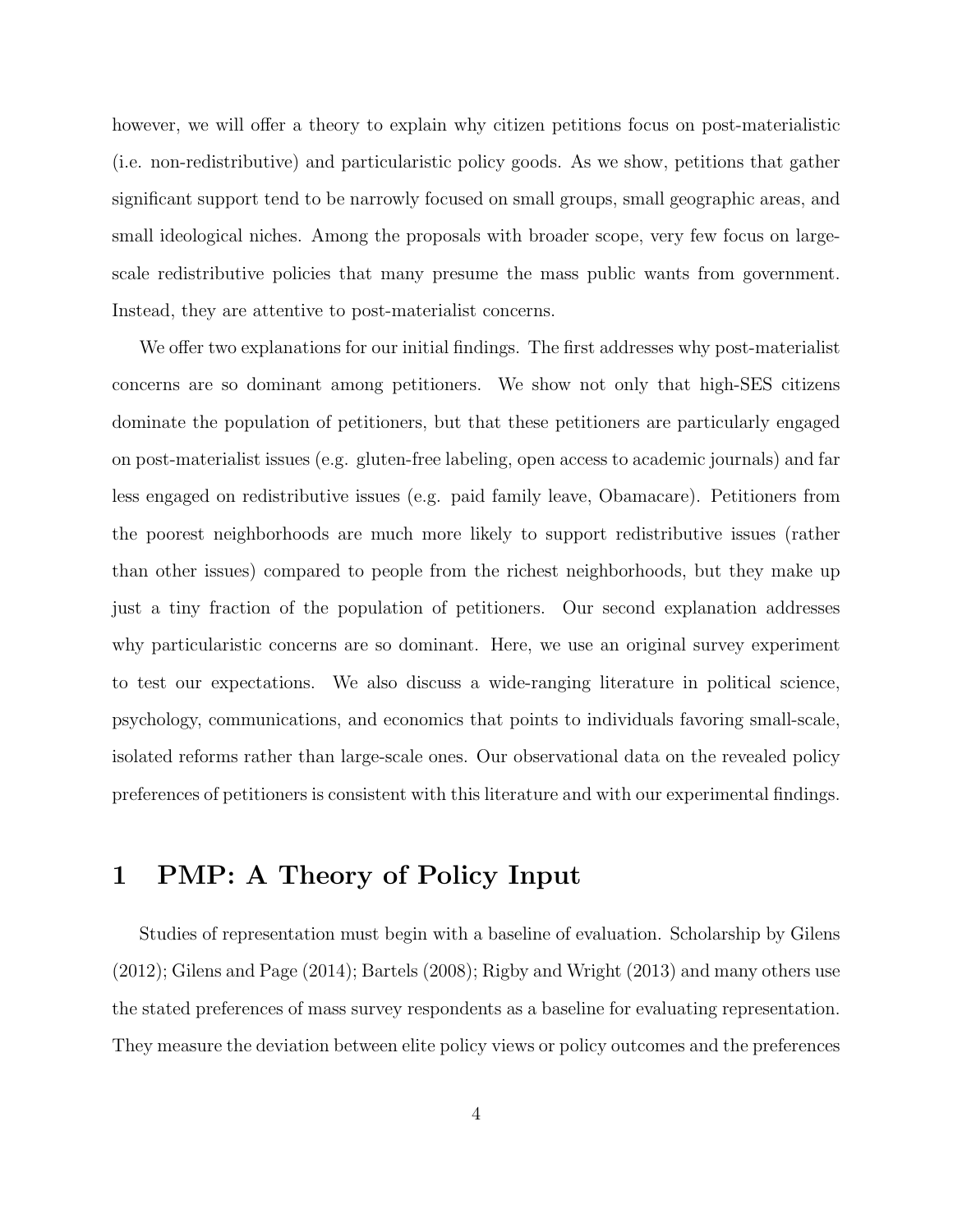of mass survey respondents. While there is a clear normative value in trying to understand what the public en masse wants out of public policy, this approach is not appropriate for addressing all questions we might be interested in. In particular, standard surveys are particularly poor tools to study the intensity of preferences or the prioritization of issues, especially in terms of understanding the extent to which an individual will be willing to take even a small political action in support of her preferences.

Of course, not all studies of representation treat the passive views of the mass public as the baseline for evaluating elite bias. The alternative perspective is often associated with the pluralist school of thought. The perspective most associated with Dahl (1961) is that policy on any given issue should reflect the views of citizens who care specifically about the issue.

Another version of the pluralist ideal is not that policy should reflect the views of those who care about particular issues, but that policy should reflect the views of people who are active or attentive participants in general. Krosnick and Telhami (1995), citing Almond (1950), refer to this as the guardianship model, which distinguishes groups in the electorate based on their "knowledge about and involvement in politics." Given that so many Americans spend very little time thinking about politics, the guardianship model leads scholars to compare policy outcomes or elite preferences with the preferences of voters, activists, politically engaged, or knowledgeable members of the public.

In studying petition-signers, we consider a realistic, pluralistic environment where citizens who care about policy issues are able to express their preferences and organize fellow supporters with minimal barriers to entry. Petition-signing arguably represents the most open vehicle for policy advocacy in the United States. As we show, it is a tool that almost two-thirds of Americans report using. And while online petition-signing requires a physical resource in the form of an Internet connection, this is a resource that almost 90% of Amer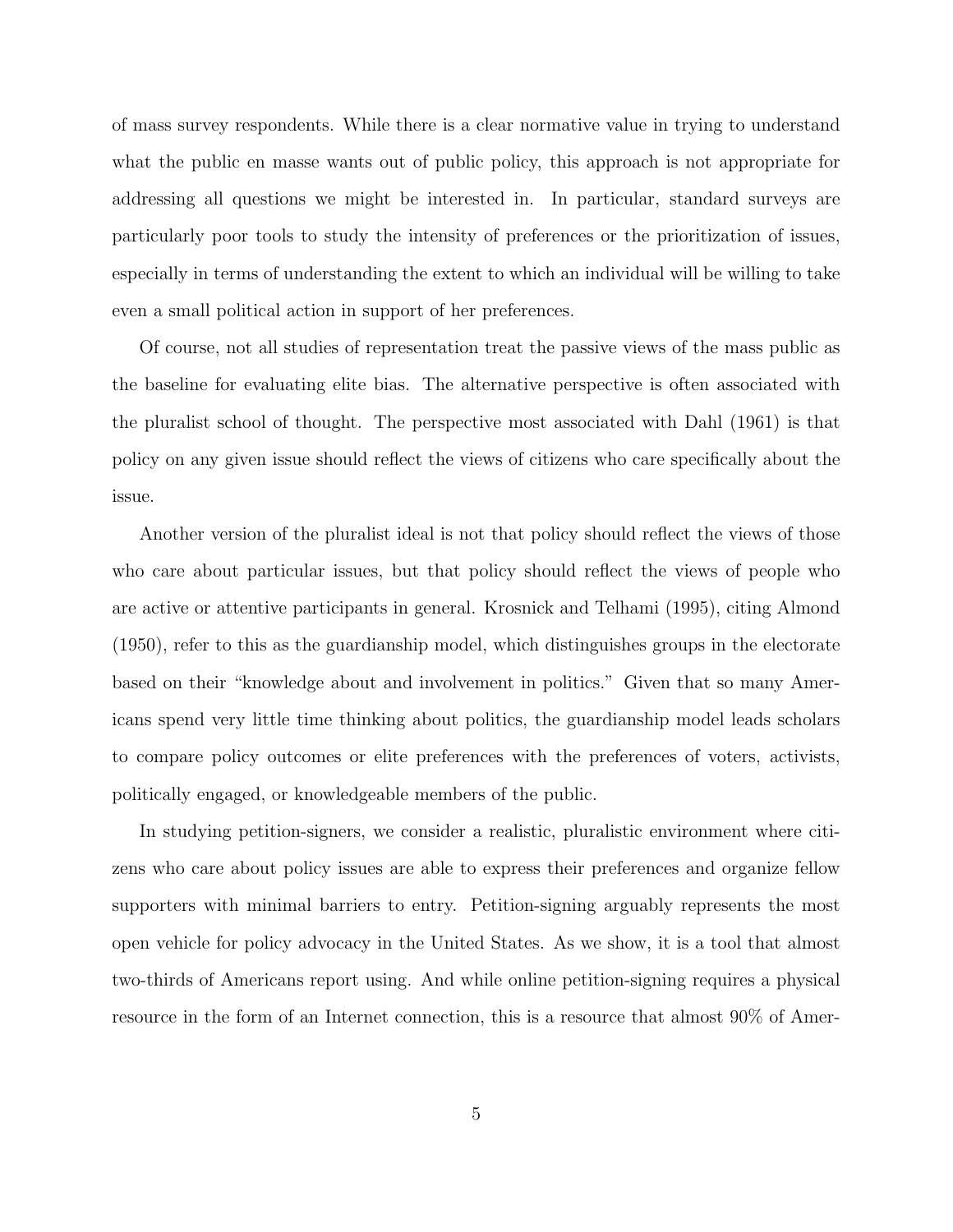icans possess.<sup>2</sup> Unlike arenas such as campaign finance and formalized lobbying, the main barriers to petitioning are not barriers of financial or physical resources, but knowledge, interest, and efficacy. Moreover, to have influence, petitioners do not necessarily need the formal organization of an interest group, but may succeed with looser organizations than envisioned in most pluralist accounts. Indeed, two-thirds of petition signers are not members of an interest group organization at all.<sup>3</sup>

We examine petition-signers merely as an illustration of the kinds of people and interests that arise through a form of policy advocacy that requires engagement among an attentive public but not the tangible resources that beget special insider access in Washington. We do not evaluate petition-signers as a representational ideal, but rather as a realistic alternative voice to the views expressed by moneyed elites. In the Data section below, we will consider in more detail the benefits and drawbacks of examining petition-signers for our purposes.

#### 1.1 Economic Biases in Policy Agenda-Setting

Through an era in which policy advocacy was conducted primarily through organized interest groups in Washington, scholars have offered numerous explanations about why interest group advocacy favors particularistic and non-redistributive outcomes. For one, narrow outcomes tend to be favored by small groups of interested parties, like businesses in a given sector that seek some financial benefit from the government. Because of the high expected returns to each participant from a policy victory, activism is economically rational for actors like businesses and the very wealthy (Olson, 1965). Citizens who care about broad-based interests might dominate the electorate, but in Washington these citizens are "outnumbered and outresourced by business, financial, and professional interest groups" (Strolovitch and Forrest, 2010; see also Strolovitch 2006, 2008). Wealthy individuals and business interests

<sup>&</sup>lt;sup>2</sup>While there is still a socio-economic bias to Internet usage, even among the lowest income group, threein-four report using the Internet (Jansen, 2013).

<sup>3</sup>Based on the authors' analysis of the Pew Survey presented later in this paper.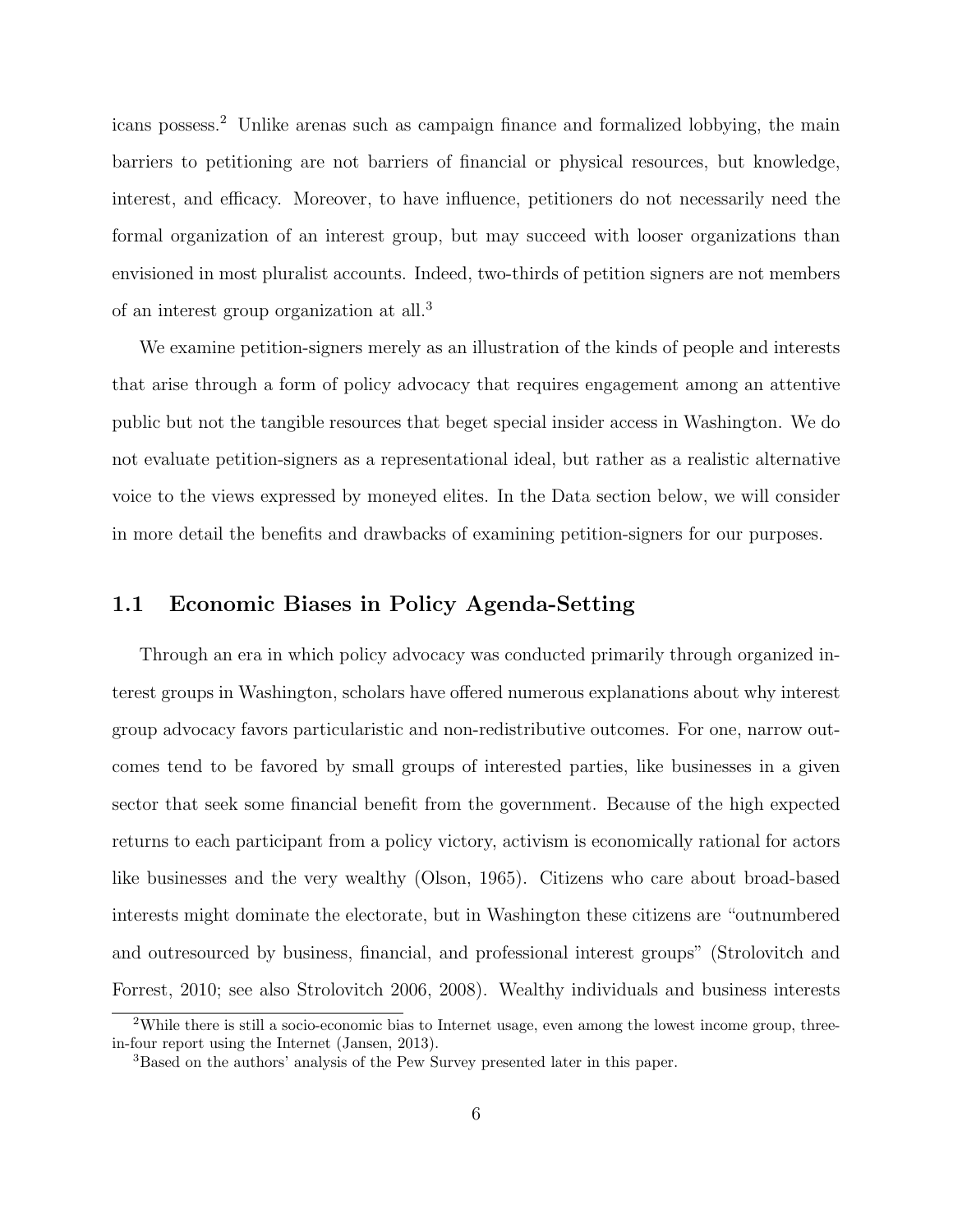can use their resources to lobby, join trade groups, hire consultants, and run independent advertisements (Schlozman, 2010). Using these tools at their disposal, the economic elite have not only succeeded in undoing redistributive policies that were in place for much of the 20th century, but they have also managed to forestall efforts at implementing new progressive policies (Hacker and Pierson, 2011).

While the preferences of businesses and moneyed interests can be countered with broaderbased interest groups, the broad-based groups have been found to focus on particularistic and non-redistributive outcomes as well. Liberal ideological groups are reliant on the support of benefactors, and benefactors tend to care about post-materialist interests, not redistributive ones (Berry, 2010). Moreover, the culture of Washington leads interest groups to favor small policy victories and constant sound bites, perhaps enabling the groups to stay "relevant," but taking them away from more ambitious goals of broad-based and redistributive policy (Skocpol, 2003; Berry, 2010). Thus, not only do small groups that favor narrow policies dominate the scene, but the large groups purporting to represent broad swaths of the electorate tend to advocate for policies that are narrow and non-redistributive as well.

#### 1.2 Psychological Biases in Policy Agenda-Setting

Institutional characteristics, like the dependency of publicly-spirited interest groups on wealthy patrons, may explain part of the reason why redistributive policies are undersupplied. But there is more to this story. As Olson stated, in regard to political activism that is unlikely to yield greater individual returns than the cost of individual participation, "it would perhaps be better to turn to psychology or social psychology than to economics for a relevant theory" (p.161). And so to psychology we turn.

Policy proposals can be pitched in a multitude of ways to have a persuasive effect, a dynamic Riker (1986) calls heresthetics. For example, in Levine's (2015) recent study, redistributive policies are generally found to be unpersuasive to potential supporters because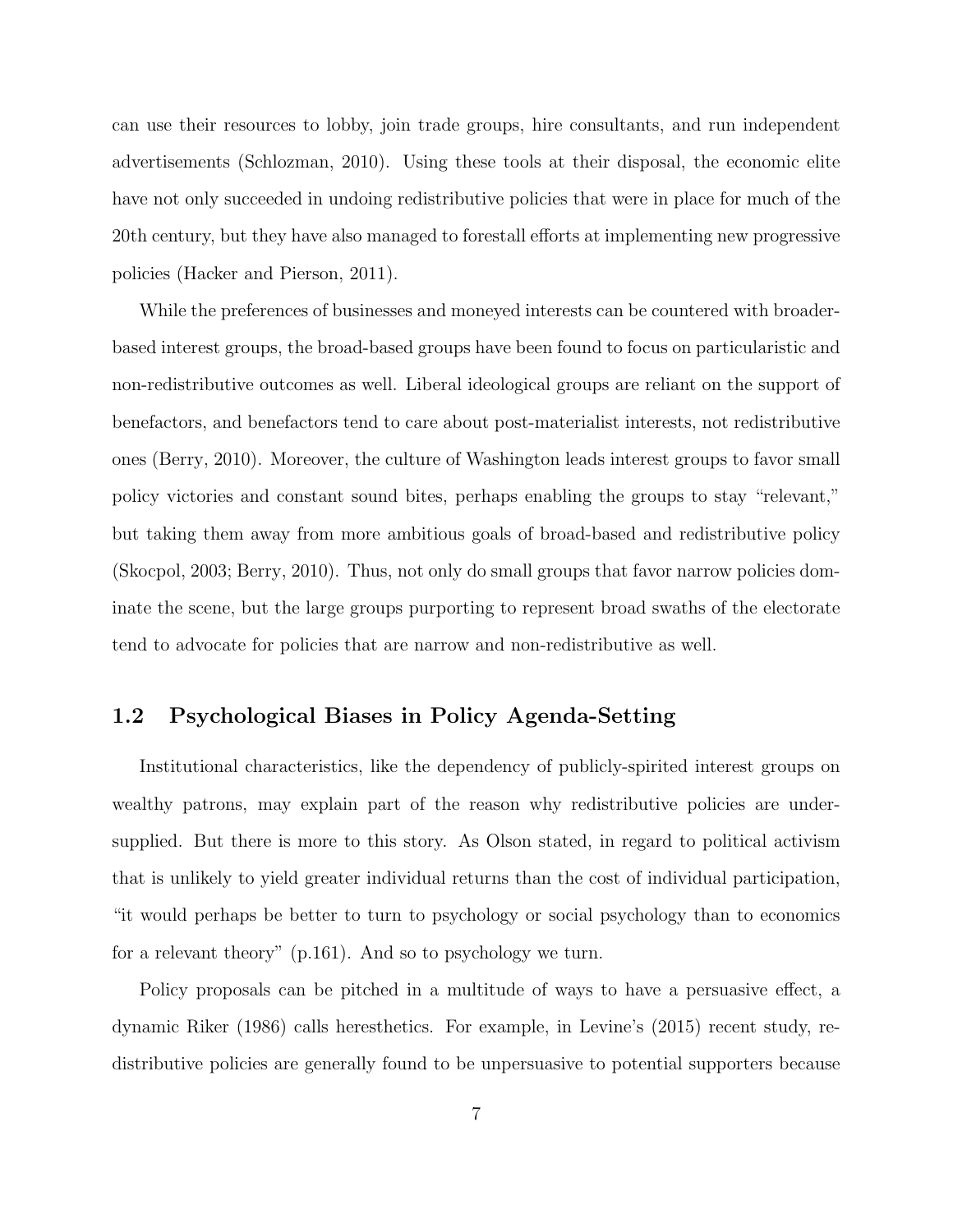they are framed in ways that remind economically insecure people of their own financial woes. As Levine explains, the language used to mobilize around economic issues is often "self-undermining."

Another critical dimension on which a policy can vary and which may affect its persuasiveness is scope. Is the policy broad-based and comprehensive, or is it narrow and piecemeal? Many of the fiercest policy debates in Washington, such as those concerning immigration and health care, feature partisans arguing over piecemeal versus comprehensive approaches.

In general, there is a persuasive advantage in narrow policies. Consider one important study of piecemeal versus comprehensive policy reform conducted by James Glaser (2002). Glaser found that white voters in Mississippi were much more likely to approve bonds for predominantly black public schools when the ballot permitted voters to support individual items needed in the school system (e.g. heating, computers) rather than a blanket funding request. Glaser hypothesized that voters might generally be more supportive of "very specific projects" because the specificity counteracts concerns that tax dollars get wasted in bureaucracies. In other words, voters may prefer narrowly-tailored proposals because they can more easily understand these policies' consequences. Narrow policies may also be more compelling because advocates believe that incremental policy steps are more likely to be successful than large-scale policy change.

Narrowly-tailored policies are compelling not only because they are often easier to understand and might seem easier to build a coalition around, but also because they are more amenable to "episodic" framing. Consider two policies about bridge repairs. One policy conveys that transportation infrastructure across the country is worsening and that 1,000 bridges need repairs. Another policy focuses on one particular river-crossing that is used by one particular community, where one particular school bus filled with 27 particular children crosses a dangerous bridge everyday. In line with Glaser's logic, the policy to fix the single bridge is smaller in scope and voters can rest assured that funding will not be wasted on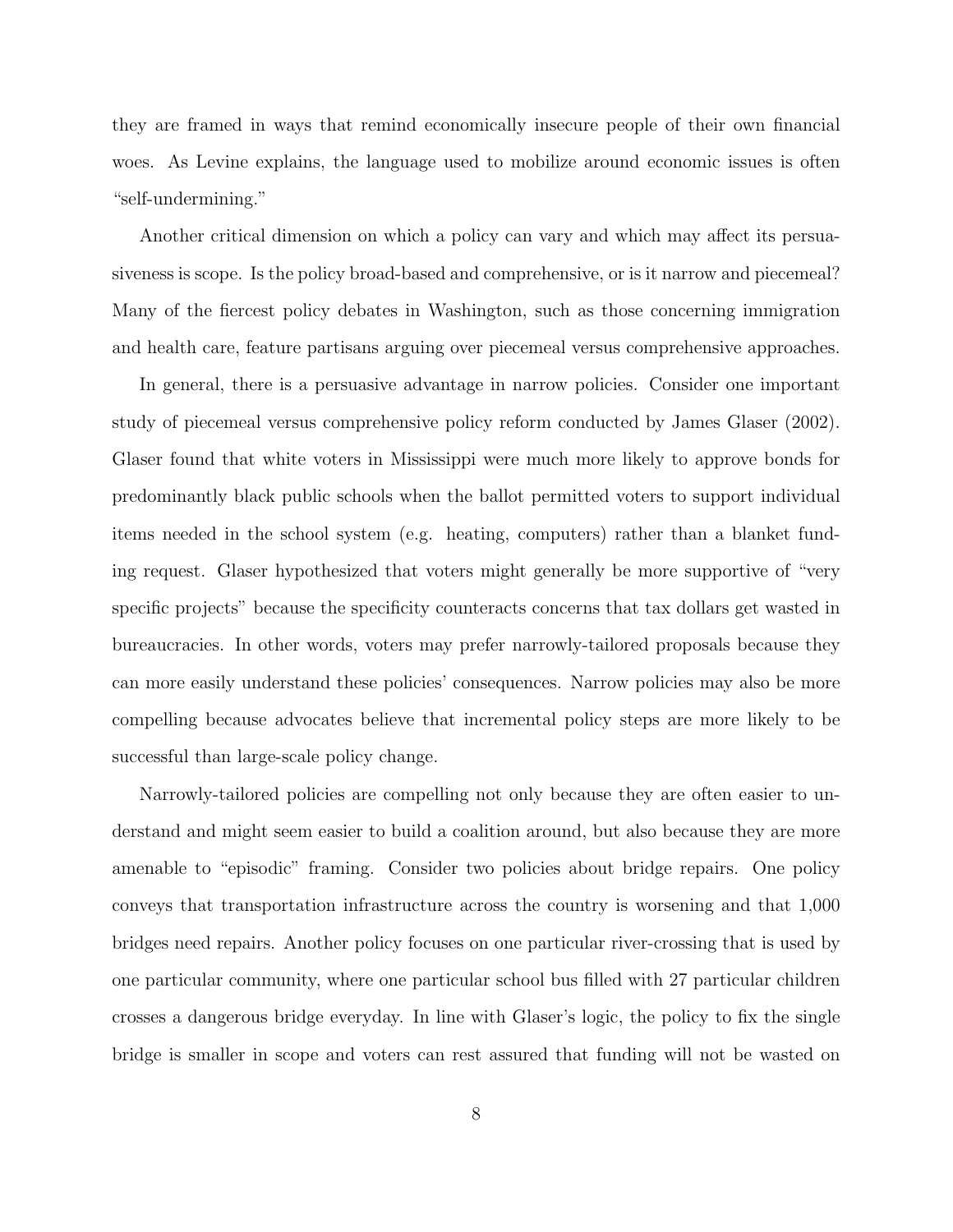"bridges to nowhere." But the narrow policy can also be framed in rich detail, which appeals to the sympathies and emotions of potential supporters.<sup>4</sup>

Episodic frames have been found to be powerful tools (Iyengar, 1990; Iyengar and Simon, 1993; Iyengar, 1991; Gross, 2008; Aarøe, 2011). In Aarøe's recent experiments, episodic frames are more likely than thematic frames to elicit emotions like compassion, pity, anger, and disgust. When frames provoked the emotions of experimental participants, they were also considerably more persuasive than thematic frames. Critically, episodic framing of societal problems affects how voters attribute blame and responsibility for the problem in question. Iyengar not only found that the news media tend to present issues like poverty episodically rather than thematically, but also that "the thematic frame engenders a stronger sense of societal responsibility, whereas the episodic frame engenders a stronger sense of individual responsibility (Iyengar 1990, p. 35)." On issues for which large-scale redistributive policies are targeted, episodic framing may elicit strong emotions but not necessarily a strong position that the government or society ought to respond with large-scale policy reform.

Of course, it is certainly possible (and common) for policymakers to try to frame broad policies episodically. As one example, the Lilly Ledbetter Fair Pay Act, a policy involving pay discrimination, is memorable because it is tied to a particular individual whose story is wellknown. The title of the bill conveys a specific story. However, the episodic framing of broad policy issues is not straightforward and can even backfire, for the very reasons articulated by scholars like Iyengar (1991) and Gross (2008). By focusing on an individual (like Lilly Ledbetter), a policy advocate may be able to garner sympathy for the specific individual, but by doing so may undermine the attempt to focus on a broader issue of policy. This is precisely what Iyengar discovered. On the other hand, when a policy itself is narrow (an appeal to help one person, one group, one town), there is no daylight between the episodic

<sup>4</sup>Note that our use of the term 'framing' here is anchored not in research on 'equivalence' framing, in the Kahneman and Tversky (1984) tradition, but rather in the broader and looser 'emphasis' framing notion that relates to concepts like agenda-setting, persuasion and priming. See Scheufele and Iyengar (2010).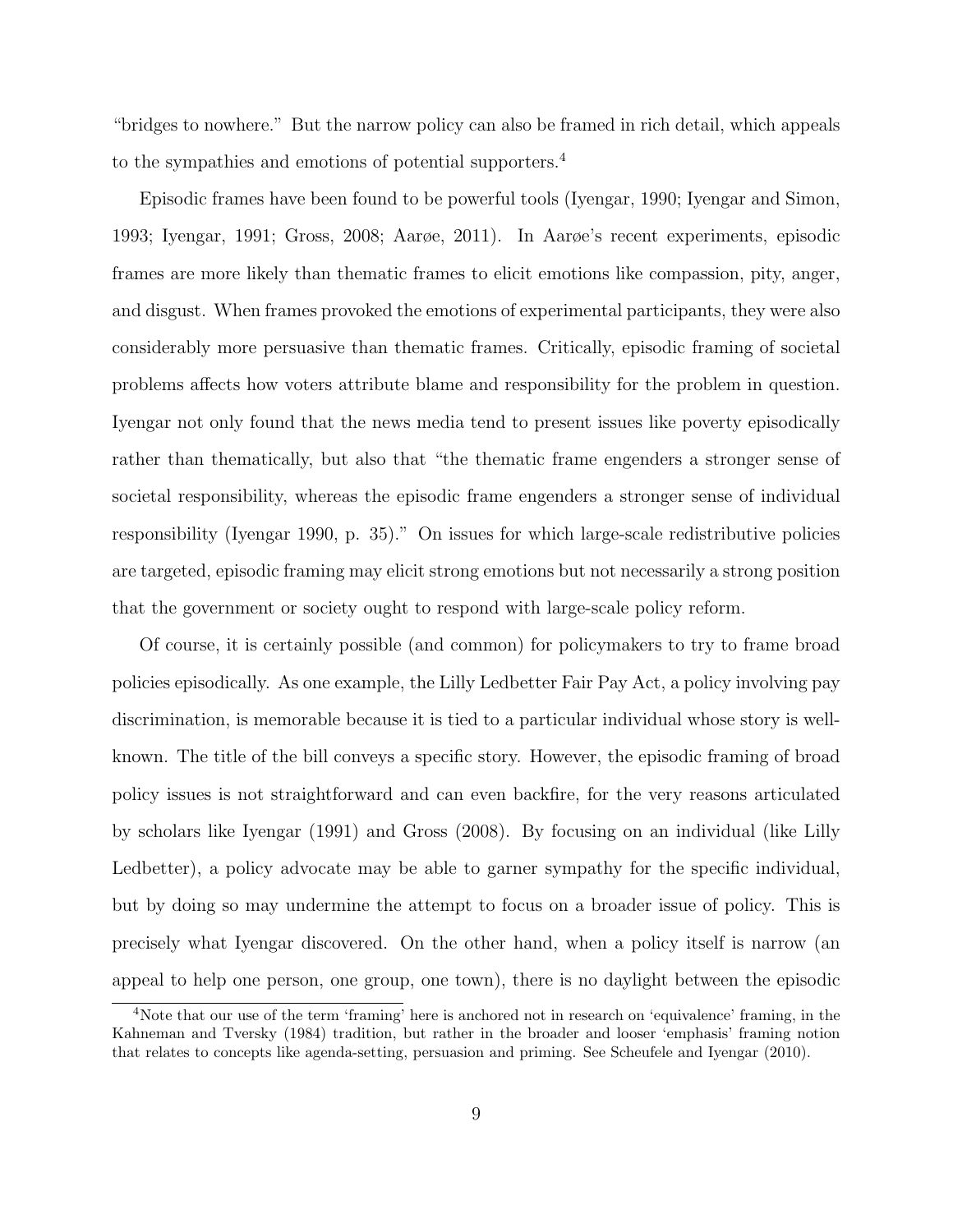pitch and the policy proposal (i.e. Here's Lilly Ledbetter's story; let's help Lilly Ledbetter specifically).

In addition to the rich research in political science and media studies on framing, there is, of course, a large body of psychology research that also supports the notion that narrow presentations of public policy are more likely than abstract presentations to engender support. For example, individuals have trouble taking abstract, baseline information and making correct inferences about individual cases (Kahneman and Tversky, 1973). Concrete information is found to be processed more easily and accurately than abstract information (Kearney, 1994; Paivio, 1991; Woodall, Davis and Sahin, 1983). A large body of research on "construal level theory" tests hypotheses about abstract versus concrete modes of thought. One set of findings suggests that when there is more psychological distance between an individual and a given problem, as there is with abstract large-scale policies, individuals feel less personally responsible and feel they are less able to make a difference (e.g. Trope and Liberman, 2010, see also, Rogers and Bazerman 2010).

Building on concepts and evidence about framing, heresthetics, and information processing, we suspect that voters in general are predisposed to favor narrow, or particularistic, policy proposals rather than broad ones. "Big ideas," like national proposals that affect the lives of millions of people, may have some intrinsic appeal, particularly to ideological liberals, but small ideas have advantages in winning supporters in the broader electorate and maybe among elites as well. Smaller policy proposals that are isolated in scope lend themselves to easier comprehension and a closer connection between cause and effect. Small proposals may appear to supporters as more likely to succeed than large proposals. Small proposals also lend themselves to vivid portrayals about how a policy will affect specific individuals.<sup>5</sup> For these reasons, we expect citizens to be more inclined to favor the particularistic; all else

<sup>&</sup>lt;sup>5</sup>Recent research by Petersen (2012) also suggests that there is an evolutionary bias toward small-group thinking about redistribution.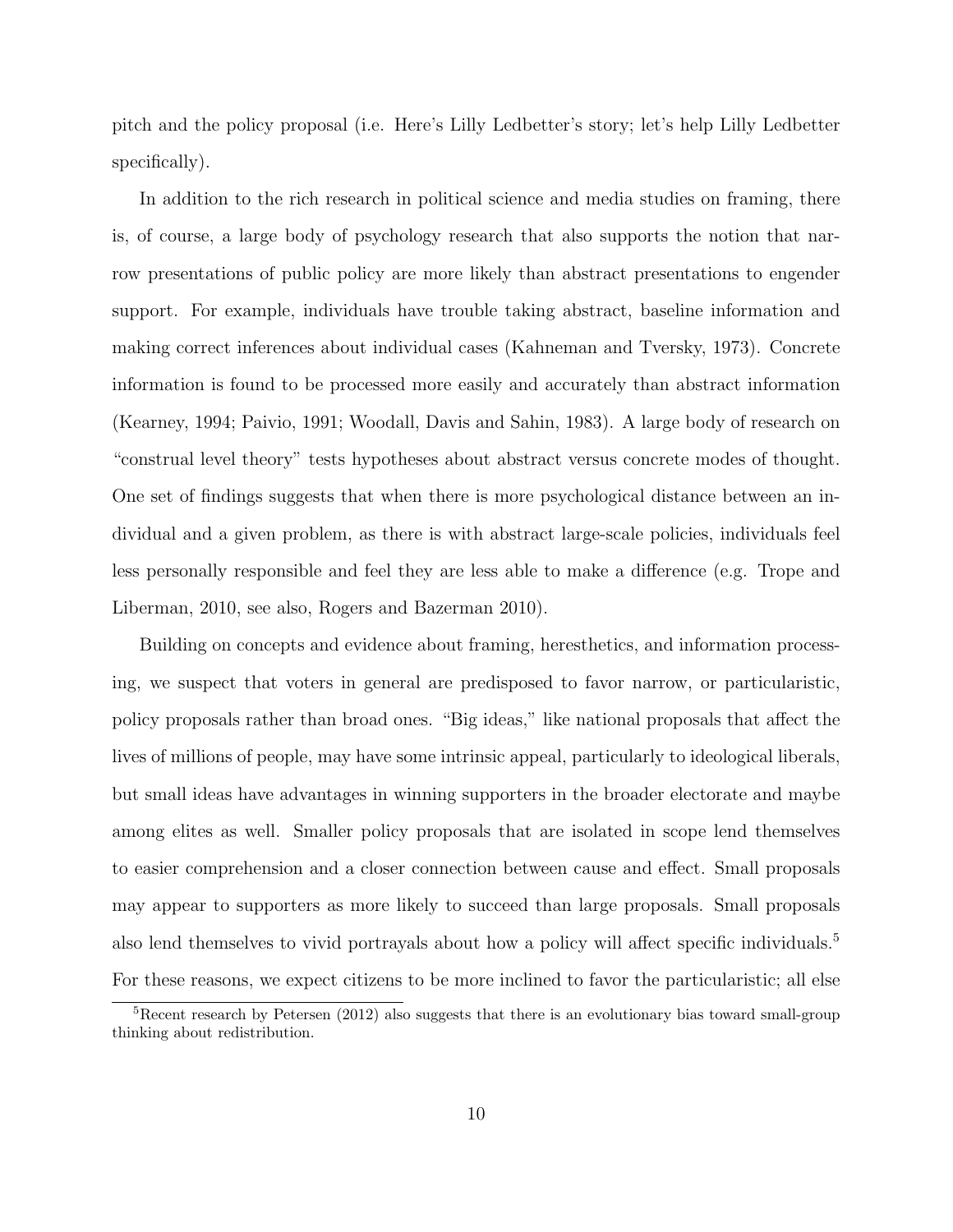equal, citizens will prefer policy proposals that are incremental and narrow.

In essence, our theoretical contribution is in the application of long-standing findings from research on mass behavior and communication to the realm of public policy. We expect that even when economic resources are not required to influence the policy agenda, narrow and particularistic policies will still win favor because of their inherent appeal. By extension, we argue that citizens do not just favor particularistic policies, but also post-materialist ones. By post-materialist, we mean policies that are not about the transfer of money or benefits via taxation from rich to poor. By definition, redistribution policies are broad, not narrow. If, as we hypothesize, citizens generally prefer narrow policies, then it follows that they will be inattentive to redistribution. There are also two other reasons for an inattention to redistribution. First, given that policy proposals might use episodic-style framing to gain support or elicit emotion, and given that such framing tends to result in attributing blame to individuals rather than to society (Iyengar, 1990), we suspect that redistributive policies will arouse little support. Second, given that the rich are more likely to have time to participate in policy debates, we expect that the population of activists in the electorate will be more engaged with post-materialistic concerns than redistributive ones.

### 2 Data

Our objective in this analysis is to explore the *revealed* policy preferences of citizens engaged in a low-cost form of policy advocacy. What kind of policies interest the subset of the mass public that cares enough about a policy to take even a low-cost action? To answer this question, we turn to online petitions transmitted to the White House. In 2011, the White House established a program called 'We the People,' whereby individuals could design a petition that could be circulated online. If the proposal achieved a certain number of signatures within a certain amount of time, the White House would promise a response.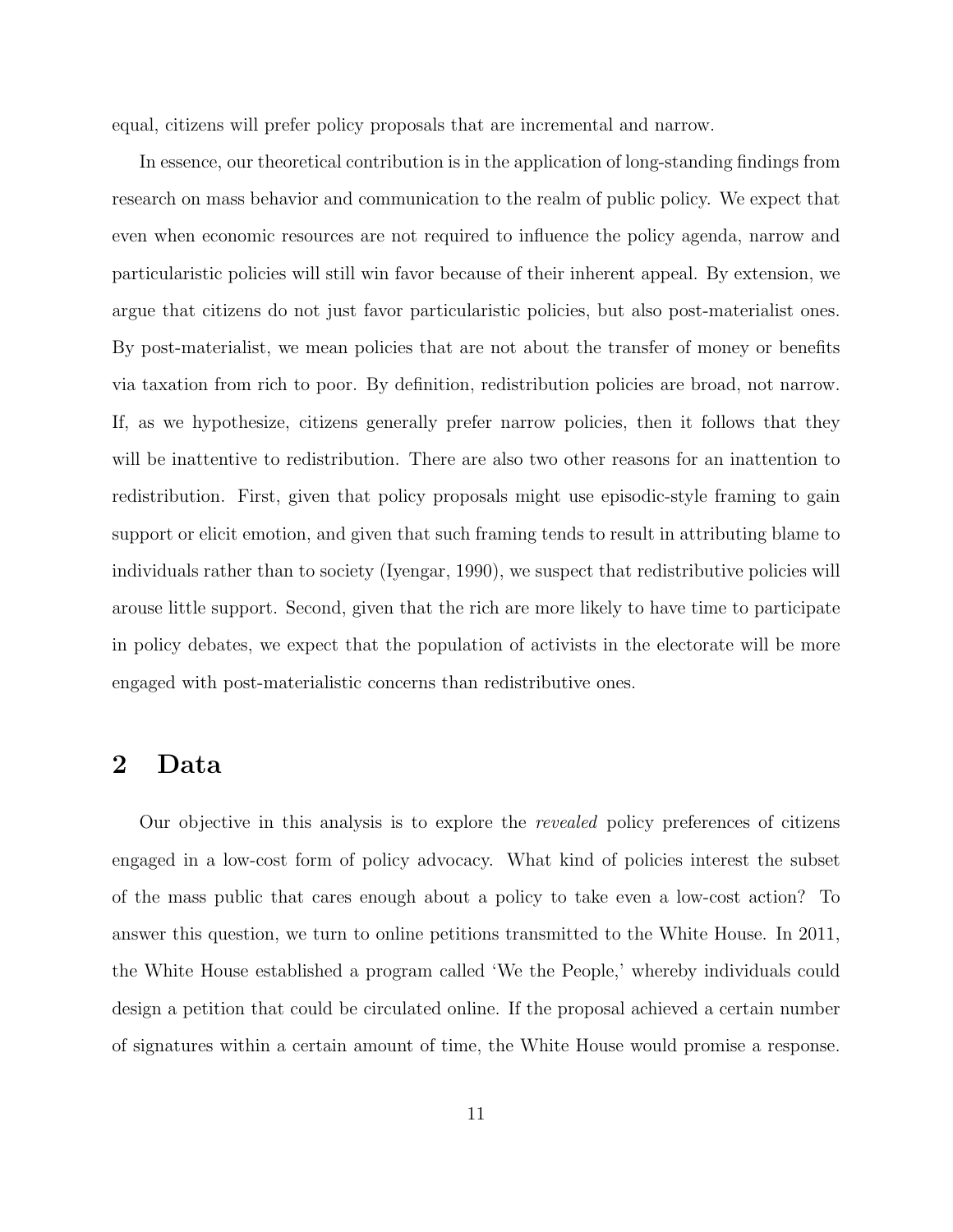The White House program was modeled after a similar program set up by No. 10 Downing Street, which provided British citizens the opportunity to petition their government as early as 2006 (Hale, Margetts and Yasseri, May 2-4, 2013).

There are several reasons we focus on the White House petitions. First, petitions are policy-oriented rather than election oriented. The policy issues can be classified and organized by topic and by scope. Second, this petition program is established by the executive of the government and invites petitions targeted to a wide range of government functions. Other similar venues for policy input are either non-governmental (like change.org) or are specific to individual policy domains (like public commenting opportunities within agencies).<sup>6</sup> Third, the White House has published datasets providing the text, title, and signatory information for the universe of petitions, thus providing researchers with the opportunity to study these petitions.

Contemporary online petitions descend from the oldest form of citizen policy activism in the United States (Karpf, 2010). While political scientists have studied historical petitions (Carpenter and Moore, 2014), our study represents one of the first attempts to study the present-day incarnation. As such, readers may have some questions about these petitions:

First, whereas the target of the petitions we study is the White House, isn't the legislative branch a more appropriate target for policy advocacy? Citizens, like lobbyists, direct a wide range of policy questions to the administration, not just to Congress. This is, in part, because the President's administration has substantial discretion in agenda setting and policy implementation, including in favoring select constituencies through particularism (Kriner and Reeves, 2015). In larger part, the President is viewed as the nation's leader and thus receives a disproportionate amount of praise, blame, and responsibility for a wide range of policy matters. In the decentralized legislative branch, individual Members of Congress

<sup>&</sup>lt;sup>6</sup>As a check on our results, we also briefly examine petitions circulated by liberal groups MoveOn.org and CREDO.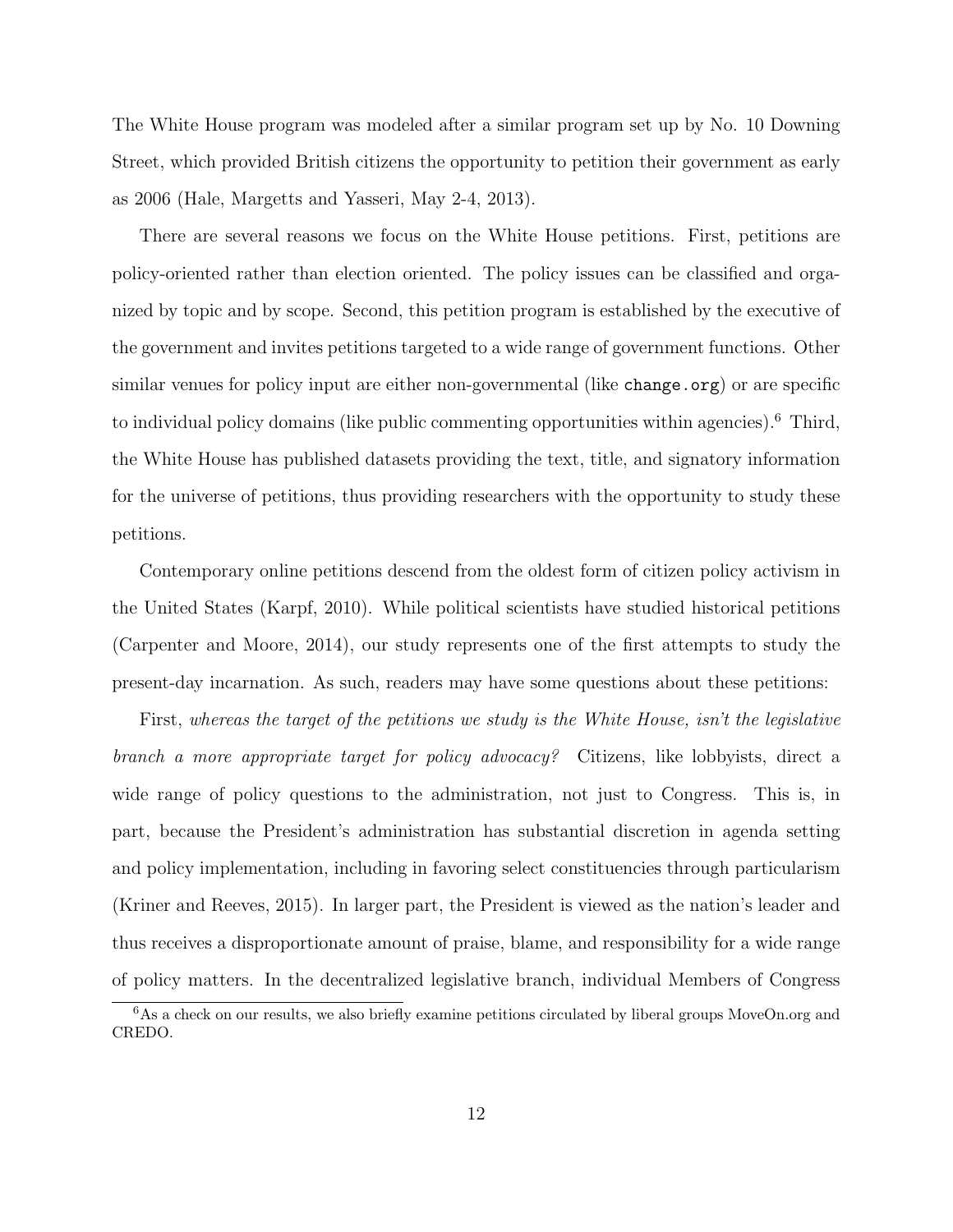solicit policy input from their constituents, but the legislature as a whole does not do this.

Second, is the White House online petition program merely a public relations ploy to demonstrate openness and responsiveness, or does the program actually influence policy? We have interviewed several White House staffers who either manage or have managed the petition program. Not surprisingly, the staffers expressed that the program represents a genuine attempt to be responsive to the mass public. But the staffers were also able to provide clear examples of how citizen petitions changed policy. The government's position on telecommunications policy, animal rights, and intellectual property changed as a direct result of the petitions, according to the White House. The petitions also have the ability to embarrass the White House, which takes away from the argument that the whole endeavor is a PR stunt. For example, much news has been made of a petition that garnered well over 100,000 signatures asking the President to pardon Edward Snowden. While the White House promised to respond to petitions that garnered this many signatures, the administration delayed any response at all, presumably due to the political sensitivity of the issue. In any case, the sheer volume of petitions and petitioners indicates that this is at least a form of policy engagement in which millions of Americans participate and derive some value.

Third, is the White House petition program used primarily by organized interest groups and therefore fails to represent a more open process of engagement than other models of policy activism? White House staff explained to us that the petitions do not generally originate from organized interest groups. They suggested two reasons for this. First, the White House petition program requires that individuals fill in their personal information on the whitehouse.gov website; an organization cannot submit "pre-signed" forms. What this means in practice is that an organization promoting a petition is unable to gather personal data from the signatories. Interest groups tend to prefer modes of public engagement that enable the groups to generate lists of activists they can use for future financial, membership, and volunteer solicitations. Second, success and failure in obtaining signatures cannot easily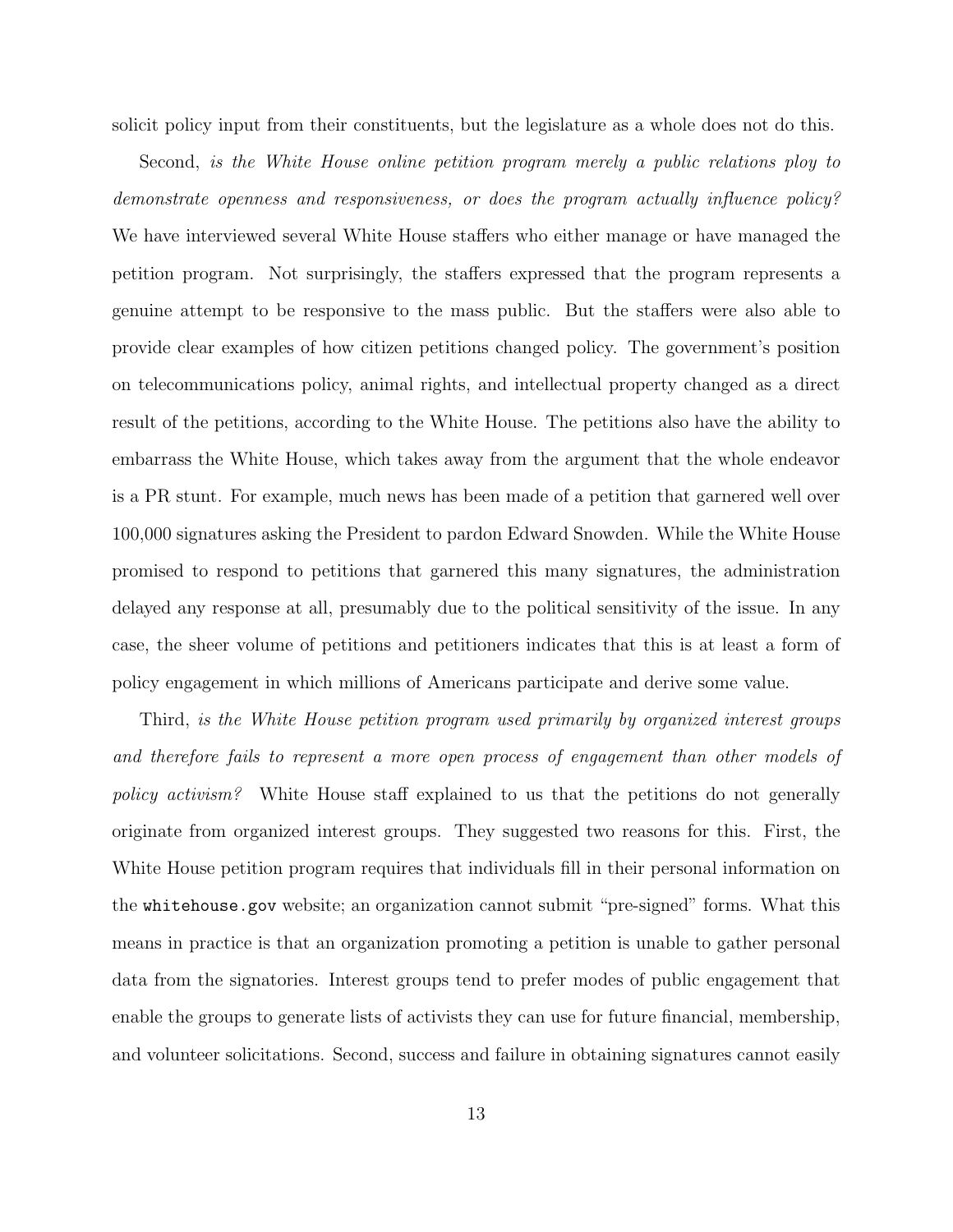be spun. If a petition receives a certain number of signatures, the White House responds; otherwise, the White House does not respond. The staffers suggested to us that interest groups fear that they will publicly fail, and so they opt for forms of engagement in which they can spin their own success story. As a result, while some petitions may originate from traditional interest groups, mostly they arise from less traditional organizational tools, such as through network campaigning via online forums, like Reddit, Facebook, and other social settings.

Fourth, are the kinds of people who sign petitions representative of the public at large? Our objective here is not to study a representative sample of Americans, but rather to capture the revealed preferences of policy activists. After analyzing the content of petitions, we will discuss the population of signatories. Specifically, the White House provides the zipcode of every signatory, allowing us to make use of zipcode-level demographics. We also analyze two survey items on representative samples of Americans, which asked respondents about online petitioning. In assessing the traits of online petitioners, our results are consistent with past studies finding that SES-stratification in participation is similar online as it is offline (Schlozman, Verba and Brady, 2010). Petitioning is arguably the most widespread form of policy activism. It is low in cost - so low that it is sometimes called slacktivism - and it is available to anyone with access to the Internet, which in the United States represents almost 90% of the population (Fox and Rainie, 2014). Petitioning the White House is not something that every American can do or does, but it is a realistic representation of a mass policy advocacy activity that is open to almost all.

Fifth, do activists direct their serious policy concerns through the formal system of policy engagement, such as the advocacy of interest groups, unions, and political parties, and leave their less important concerns to venues like online petitions? This is a very difficult question to answer. Our perspective makes an assumption that policy advocacy through petitions is primarily motivated by expressive rather than instrumental ends. Individuals who promote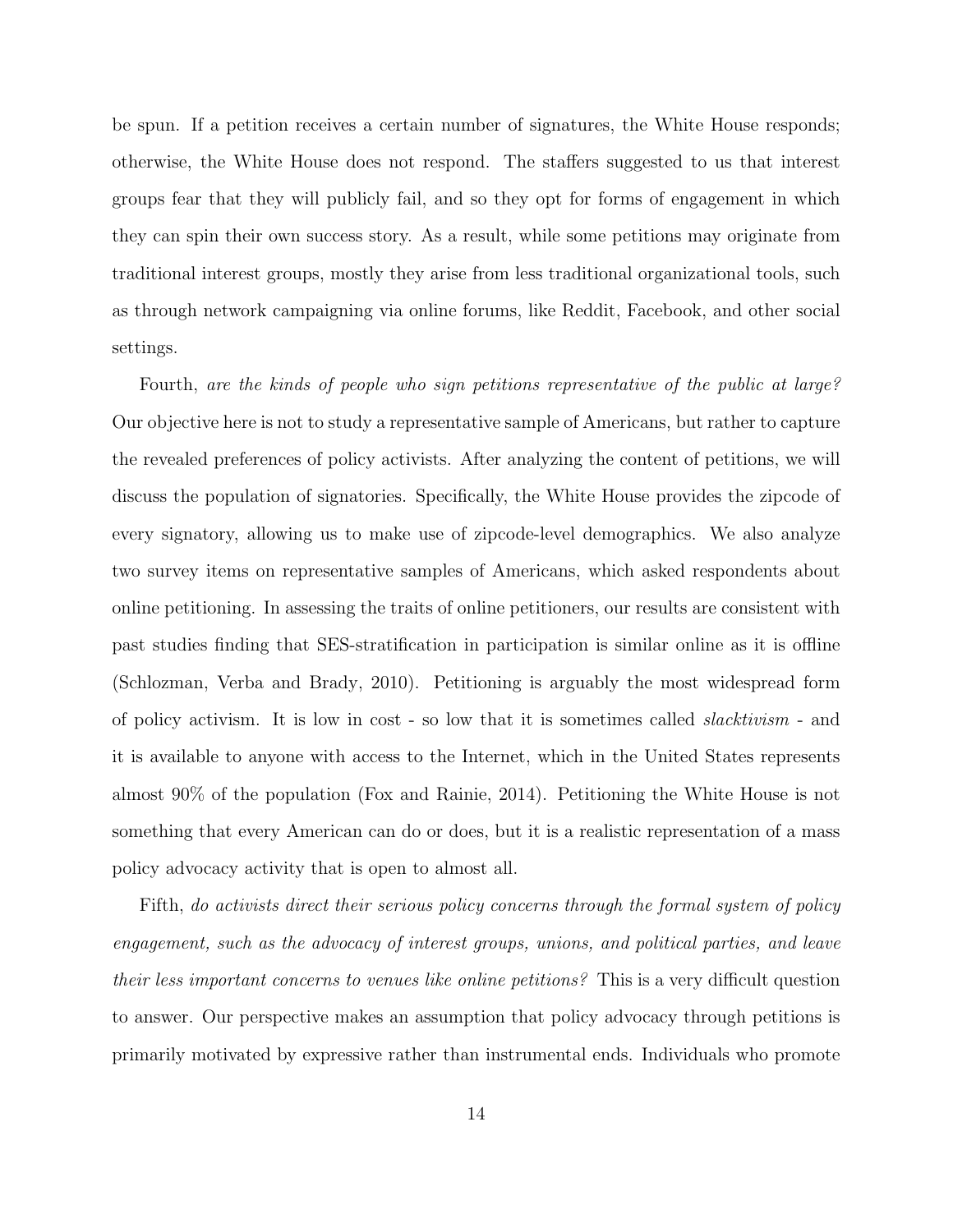and sign petitions may do so mostly with the aim of vocalizing their preferences, not because they have an expectation that their actions will lead directly to major policy change. We make this assumption because expressive motivations are thought to dominate many forms of mass participation, ranging from voting to donating. Such motivations are nevertheless important to understand because they can reflect upon the priorities of the public and can lead to important real-world outcomes. If petition-signing is primarily an expressive act, then we do not believe that citizens would strategically direct their more important concerns to other venues and their less important concerns through this venue. Rather, we assume that they will express views on issues that are important to them through all the mechanisms available to them, including online petitions.

#### 2.1 Data Specifics

The White House petition data is made available in SQL format on the White House website (https://petitions.whitehouse.gov/developers). It is updated periodically. The version we use here contains petitions dated from September 22, 2011 through April 29, 2013. The dataset includes 1,806 petitions. For each petition, we have the title and text of the petition, as well as the number of signatures obtained, and the zipcode of each petitioner. Throughout the analysis, we assess the petitions by weighting them according to the number of signatures they received. The 12,960,273 signatures in the petition data are not distributed equally across the petitions. Seventy percent of the petitions received fewer than 5,000 signatures each, and eight percent of the petitions received more than 25,000 signatures each. We are interested in petitions that received few signatures and many signatures, but when providing the overall picture of petitions, we weight by signatories. This decision does not affect the substantive findings.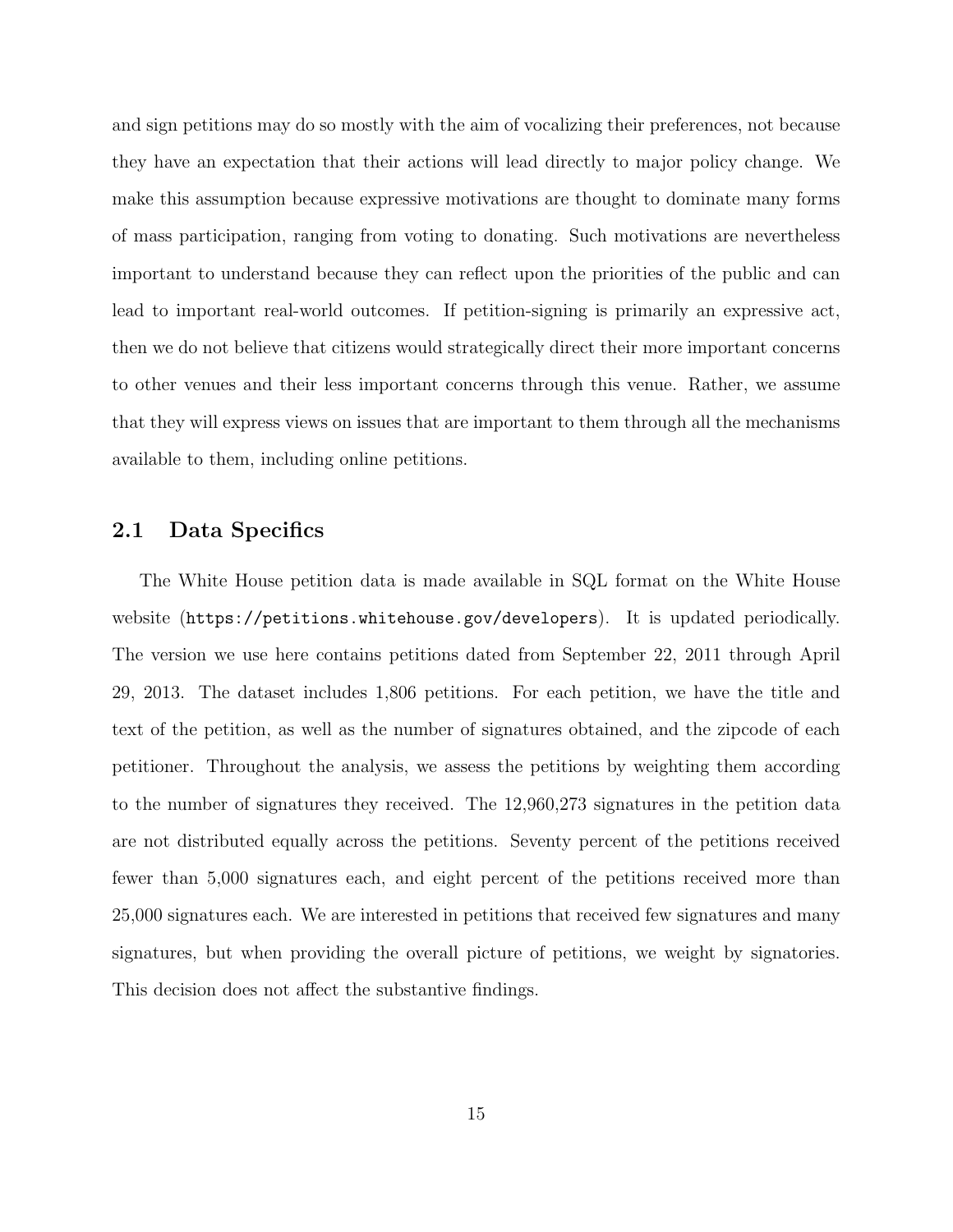### 3 Scope and Policy Target of Petitions

Our main interest is in the scope of petitions (i.e. whether they are broad-based or particularistic) and in whether they are redistributive in nature. In distinguishing particularistic from broad-based policy, we consider policies aimed at particular individuals, small group financial interests, narrow ideological interests, or small geographic areas to be particularistic. Conversely, broad-based petitions are targeted to a national interest or a large subset of the population. Of course, these distinctions require some judgment calls, but they are usually clear-cut. For example, a petition aimed at providing financial relief to college students is considered broad-based, but a petition aimed at providing a financial benefit to dental hygiene students is considered particularistic.

After classifying petitions as broad-based and particularistic, we then subset the broadbased petitions into redistributive and non-redistributive groups. By redistributive, we mean that the petition aims to transfer money or benefits from the rich to the poor or from the poor to the rich. This definition of redistributive is motivated by Lowi's (1964) seminal work, which distinguishes redistributive policies by the "categories of impact," noting that redistributive policies tend to involve categories "approaching social classes...the haves and have-nots" (p. 691). Thus, redistributive-oriented petitions could be about taxes or about government services. Government benefits like healthcare subsidies, public education, social security, and food stamps are redistributive. A policy aimed at making the tax rate more progressive or less progressive would be considered redistributive no matter the direction of the policy proposal. In practice, however, the overwhelming share - 90% - of redistributive petitions were "pro-poor." Particularistic policies, even ones that might help a set of poor or rich individuals, are, according to this framework, not redistributive because the "categories of impact" are too small. A proposal to help a single school, for example, is more akin to "pork" (i.e. distributive policy) rather than to a redistributive policy. In this sense, only the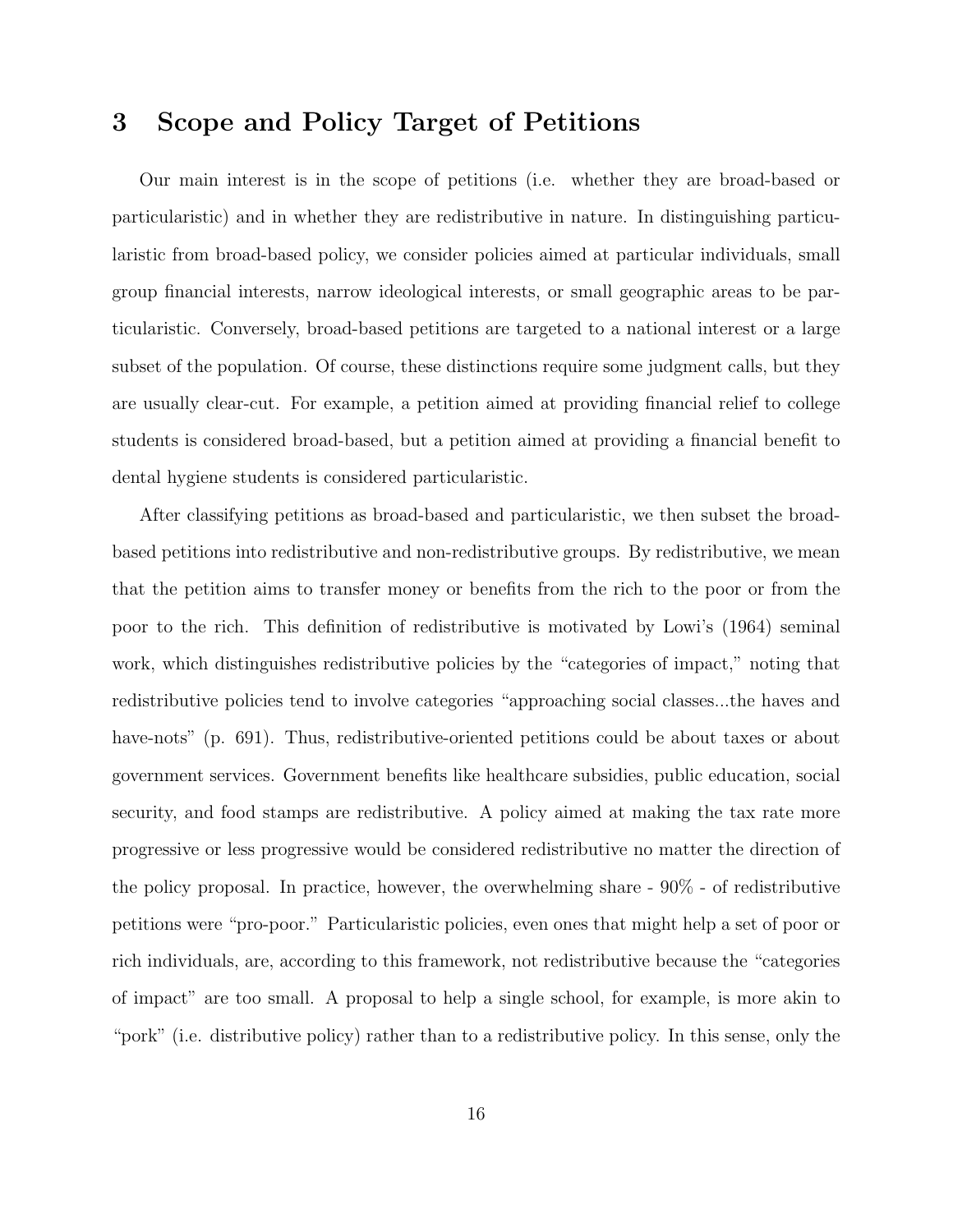broad-based policies can be segmented into redistributive and non-redistributive categories.

Of course, it is sometimes difficult to distinguish between redistributive and non-redistributive policies, leading some scholars to use an intersectional approach to classify policies (Strolovitch, 2008). However, since our interest is on how citizens are approaching the policies they are advocating for, we focus on the content of the petitions to provide guidance on categorizing policies. For example, a petition aimed at legalizing marijuana because marijuana is not dangerous enough to be classified as a Schedule I drug is considered broad, non-redistributive. A petition aimed at ending the war on drugs because of discriminatory prosecutions against racial minorities would be considered redistributive. In this way, we are also following the logic of Lowi's (1964) schema; specifically, he notes that, "in the long run, all governmental policies may be considered redistributive ... but politics works in the short run" (p. 690). Thus, in focusing on whether petitioners themselves are using redistributive arguments for their petitions, we are maintaining an important distinction that helps us avoid seeing everything through the lens of redistribution.

Finally, we flag a small minority of petitions (15%) that have as their chief aim either humor or partisan venting rather than actual policy advocacy. Examples of humor petitions are those that ask the government to build a Death Star or change the national anthem to an R. Kelly song. Examples of venting petitions are those that call for states to secede from the union, for firing or impeaching specific government officials, or for deporting Piers Morgan. These kinds of petitions do not contain reasonable policy recommendations, and so we remove them from our analysis.

To code petitions according to their status as particularistic, broad-based non-redistributive and redistributive, we supervised a team of research assistants to carefully code each petition. We first sampled from the data and coded 125 petitions ourselves. We trained the assistants to follow our sample and code the rest of the dataset. We asked them to flag ambiguities, which we assessed separately. We were particularly attentive to petitions that were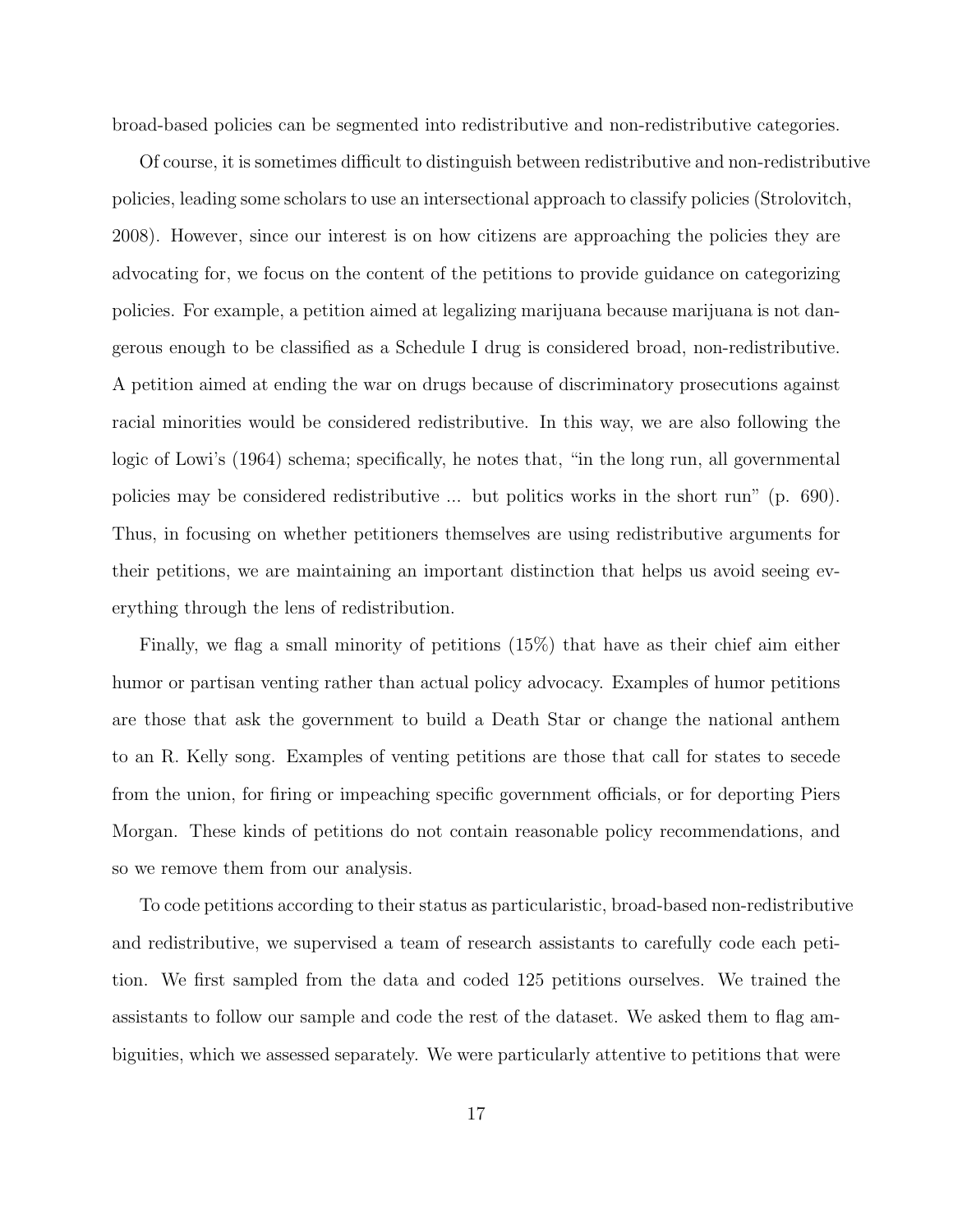ambiguously redistributive. To bias our coding against our expected findings, we instructed the coders to treat ambiguously redistributive petitions as redistributive.



Note: Classification of 1,562 petitions transmitted to the White House through the government's "We the People" program, weighted by 10,971,175 individual signatures.

Figure 1 shows the results. Overall, 50% of the petitions are classified as particularistic, 45% are broad but not redistributive and 5% are considered redistributive. The figure shows some illustrative examples of the kinds of petitions classified into these three categories, with examples drawn from the range of petitions by their popularity. As illustrated by the examples, the particularistic petitions cover a range of issues, but their aim is always very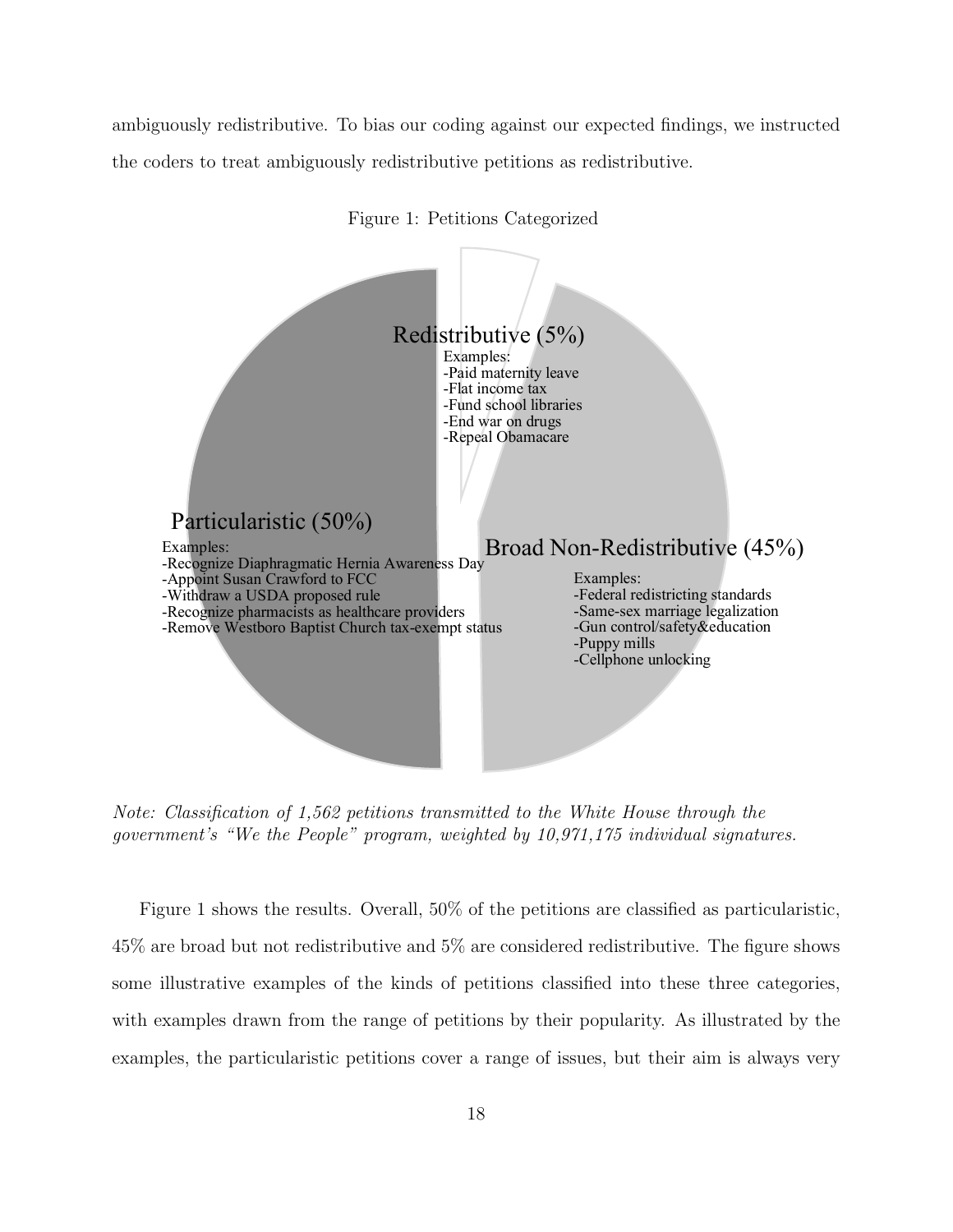narrow - a particular person should be appointed to the FCC, a particular USDA ruling should be altered, narrow interest groups should be benefited or punished. In their scope, these narrow appeals seem quite similar to those that would be advanced by organized interests. This is remarkable because half of all petitions exhibit this narrowness in scope. In this form of policy advocacy open to anyone with an Internet connection, which requires minimal organization and minimal effort, half of the signatures are focused on parochial issues.

The second-largest category of petitions reflects those geared to broad-based, but nonredistributive issues. Examples include cellphone unlocking, animal rights, gun control, same-sex marriage and redistricting. These petitions are focused on policy that affect the whole country or at least a large subset. They are issues that do not relate to relative material benefits to rich and poor. Of course, many of these issues could have some downstream effect that ends up benefiting rich more than poor, or vice versa, but the issues here do not bear directly on taxation or government benefits reasonably classified as redistributive. These petitions exemplify post-materialist concerns. Nearly half of all the signatures in the dataset focus on issues like sex, guns, and drugs - hot-button issues, but not related to redistribution. Whether because these issues can be framed especially persuasively or because of the upperclass-accented population that participates in policy advocacy, post-materialist concerns dominate the policy agenda of petitioners.

Finally, only 5% of petitions focus on policy areas connected with redistribution. Examples include guaranteed paid maternity leave, funding for school libraries, and ending the war on drugs (when the petition provided a rationale that focused on redistributive concerns). Notice in the examples of redistributive petitions that this category also includes a small number of petitions that would re-distribute benefits away from the poor, such as repealing Obamacare and imposing a flat income tax. In fact, the two redistributive petitions with the most number of signatures are both anti-Obamacare, and the pro-flat-tax petition is the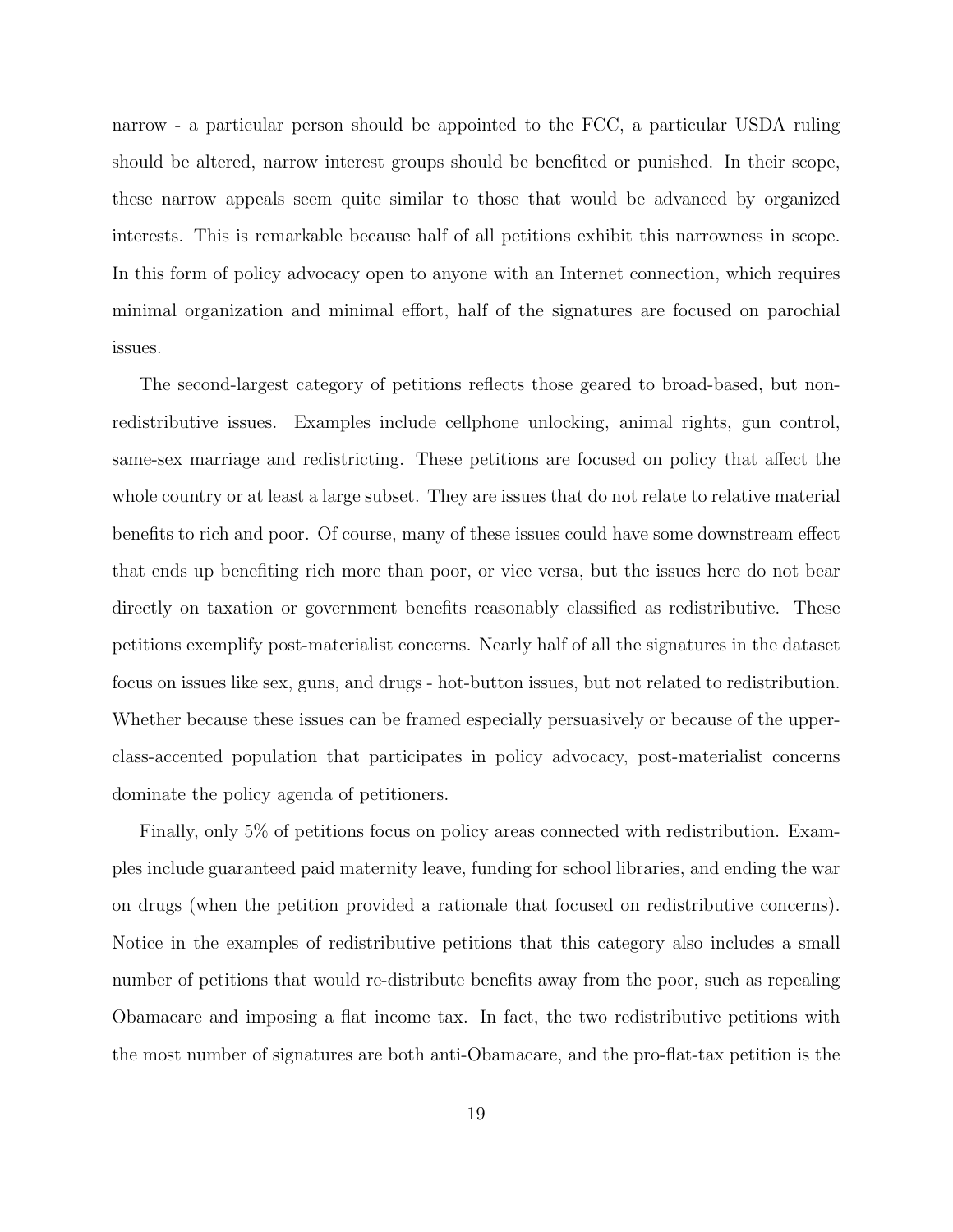tenth highest earner of signatures in the redistributive category. Together, these three petitions account for about 20% of the signatures in the redistribution category. Even though petitions are an open form of policy advocacy, surely not dominated by special interests and wealthy patrons in the same way that formal interest group advocacy is, proposals aimed at large-scale redistribution are quite rare.

Digging into the specific petitions, we see clear attempts at mobilization around redistributive concerns, but those attempts do not generate very many signatures. "Renew tax cuts for 98% of all taxpayers" earned 1,519 signatures, "Create public sector jobs and put Americans back to work" earned 1,819 signatures, "Extend Unemployment Benefits" earned 3,057 signatures, and "Create a single-payer healthcare system" received 3,147 signatures. The petition that might traditionally be defined as redistributive that garnered the most signatures asked to "forgive student loan debt to stimulate the economy." This petition garnered 32,008 signatures.

By way of comparison, a petition to "not allow the FDA to regulate premium cigars" garnered 37,513 signatures. A petition to "require free access over the Internet to scientific journal articles arising from taxpayer-funded research" earned 65,704 signatures. A petition about GMO labeling earned 77,106 signatures, and a petition asking the government to stop a trade agreement with Vietnam received 150,945 signatures.

Most of the petitions that achieved large numbers of signatures are genuine appeals focused on legitimate policy concerns - human rights overseas, hate speech at home, gun control and second amendment rights, marijuana legalization, high speed rail, and so on. And some redistributive issues, like protecting Social Security, appear multiple times in different petitions and earn a significant number of signatures. However, even combining all the Social Security petitions and all the other redistributive petitions, and weighting by number of signatures, such petitions amount to a drop in the bucket. The policy agenda of White House petitioners is remarkably focused away from redistributive concerns and toward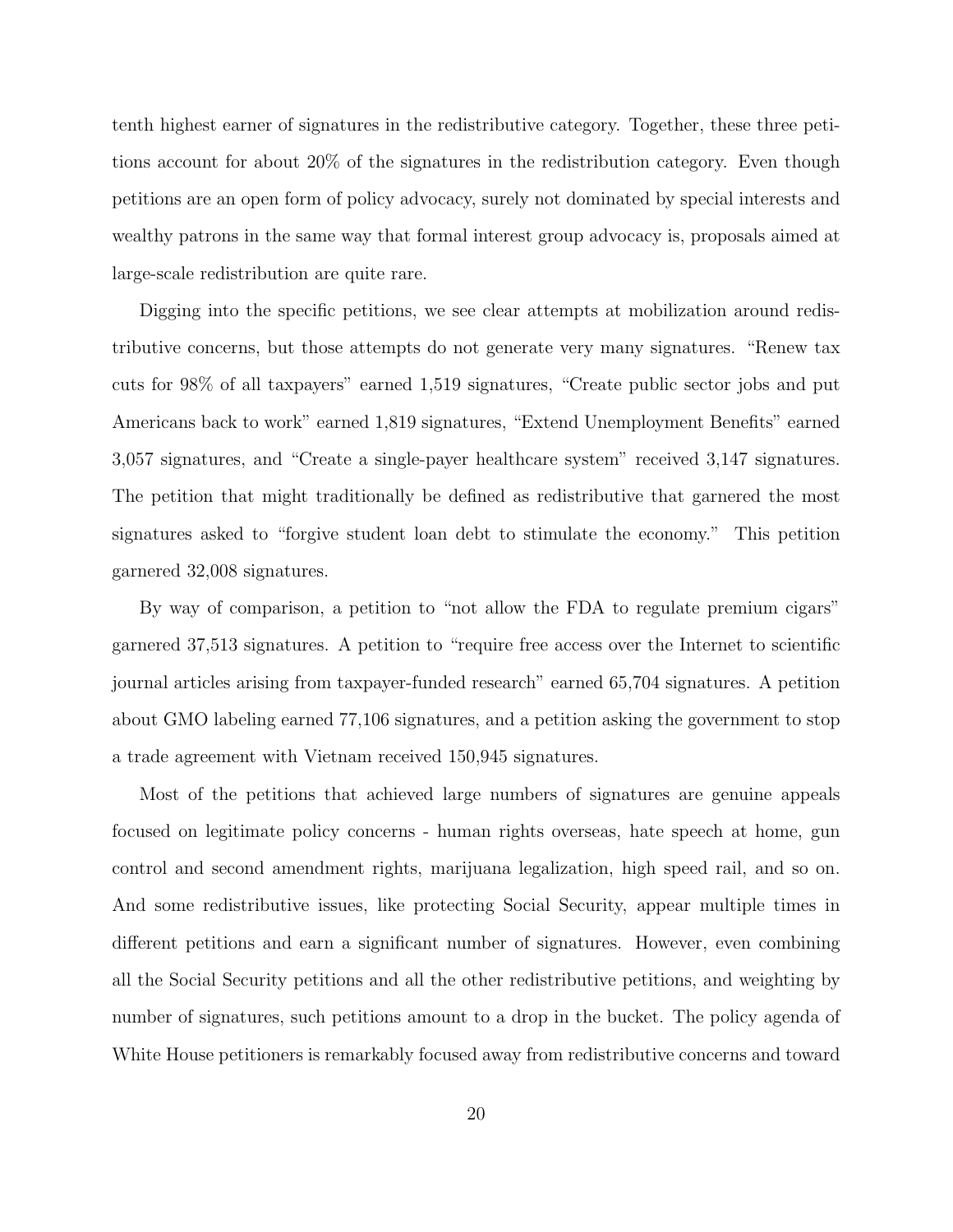particularistic and post-materialistic ones.

This phenomenon is not particular to White House petitions. It is even apparent in contexts that are explicitly dedicated to progressive issues. On the political left, two large organizations circulate petitions and mobilize support: MoveOn.org and CREDO. Unlike the White House site, which is a forum open to both sides, MoveOn.org and CREDO are focused on mobilization on the left. Both organizations graciously shared with us data on their fifty most popular petitions. For MoveOn.org, three redistributive issues appear in the top-50: student loan benefits, protecting Social Security, and breaking up too-big-to-fail banks. But the overwhelming majority of the fifty most popular petitions are focused on non-redistributive issues. These issues are post-materialist (i.e. protect whales and dolphins, gun control, food policy) or particularistic (i.e. justice in the Trayvon Martin case).<sup>7</sup> The CREDO petitions exhibit the same pattern. About 15% of the signature-weighted petitions are focused on redistributive issues, such as taxing the rich, protecting entitlements, and student loans, but the others are post-materialistic and particularistic. Indeed, the single most popular policy-oriented petition from CREDO is an appeal to Congress to fund NPR and PBS. Thus, even in a policy setting exclusive to left-wing activists, the policy agenda is decidedly focused on issues unrelated to redistribution.

### 4 Why Post-Materialist Particularism?

We offer two explanations for why the policy agenda as expressed through petitions to the White House is dominated by post-materialist and particularistic concerns. One reason relates to the characteristics of petitioners: political petitioners are disproportionately drawn from the wealthier classes. Wealthier Americans are less likely to be affected by government benefits and they are more likely to focus on post-materialist concerns (Inglehart, 1977).

 $7$ Levine (2015) studies MoveOn, noting that most MoveOn members are middle-class professionals.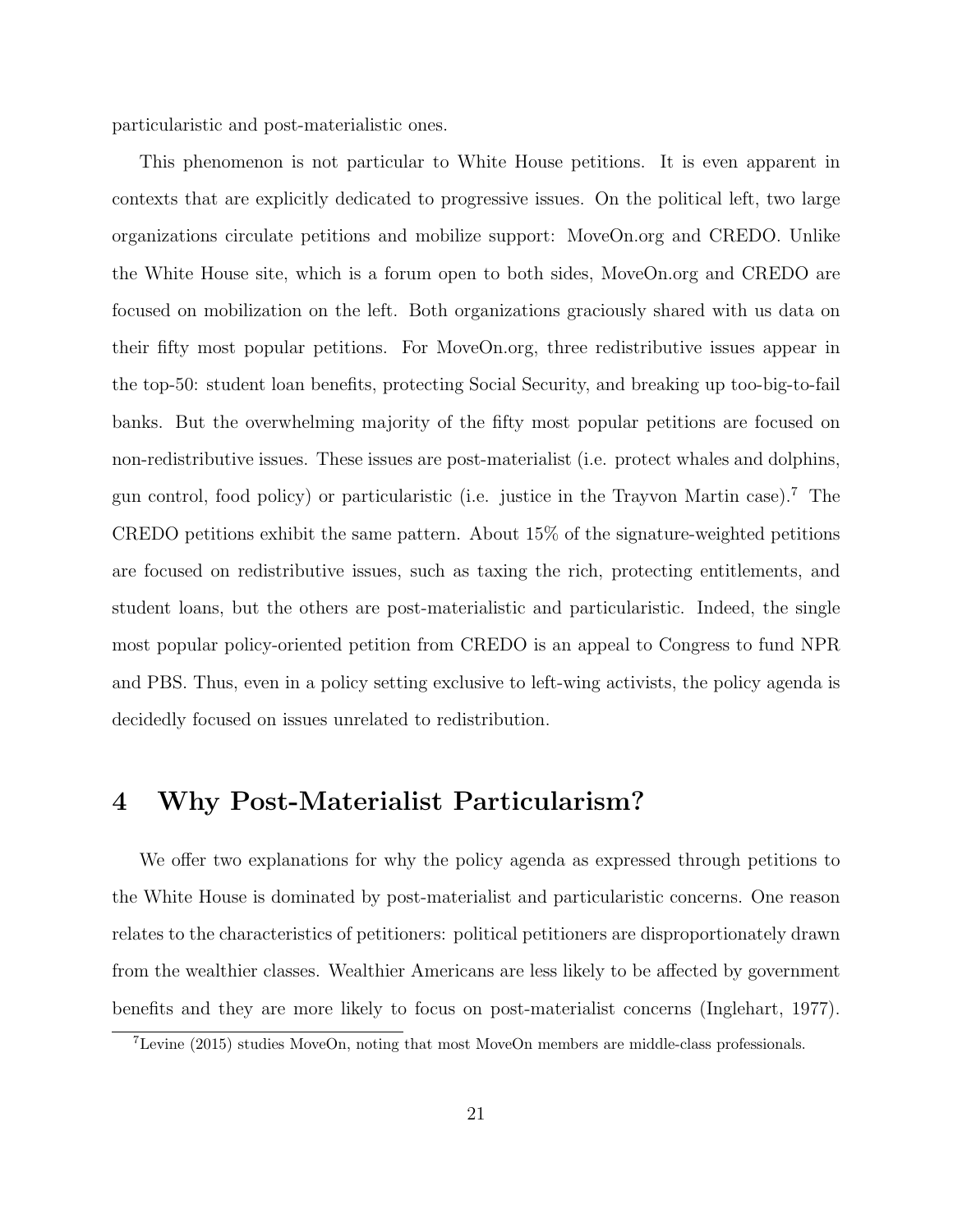Using a survey conducted by the Pew Research Center in 2012, we first examine Americans' use of online petitions. We note the typical caveats that survey respondents tend to misreport behaviors that seem socially desirable (Ansolabehere and Hersh, 2012). Nevertheless, an impressive proportion of American adults - one in five - reported that they had signed an online petition during the previous twelve months. This is considerably higher than the percentage of Americans who said that they were a member of an organization that tries to influence policy (14%) or worked for a party or candidate (7%) or attended a political rally or speech  $(10\%)$ .<sup>8</sup>



Figure 2: Self-Reported Behaviors by Income Category

Note: Each question asked if the individual had engaged in the activity during the previous year. Entries are calculated using sampling weights.

<sup>&</sup>lt;sup>8</sup>In a 2014 Cooperative Congressional Election Study survey, we asked respondents if they had ever signed an online petition (i.e. not just in the last year). Sixty-one percent of the weighted sample of 1,313 respondents reported that they have signed a petition.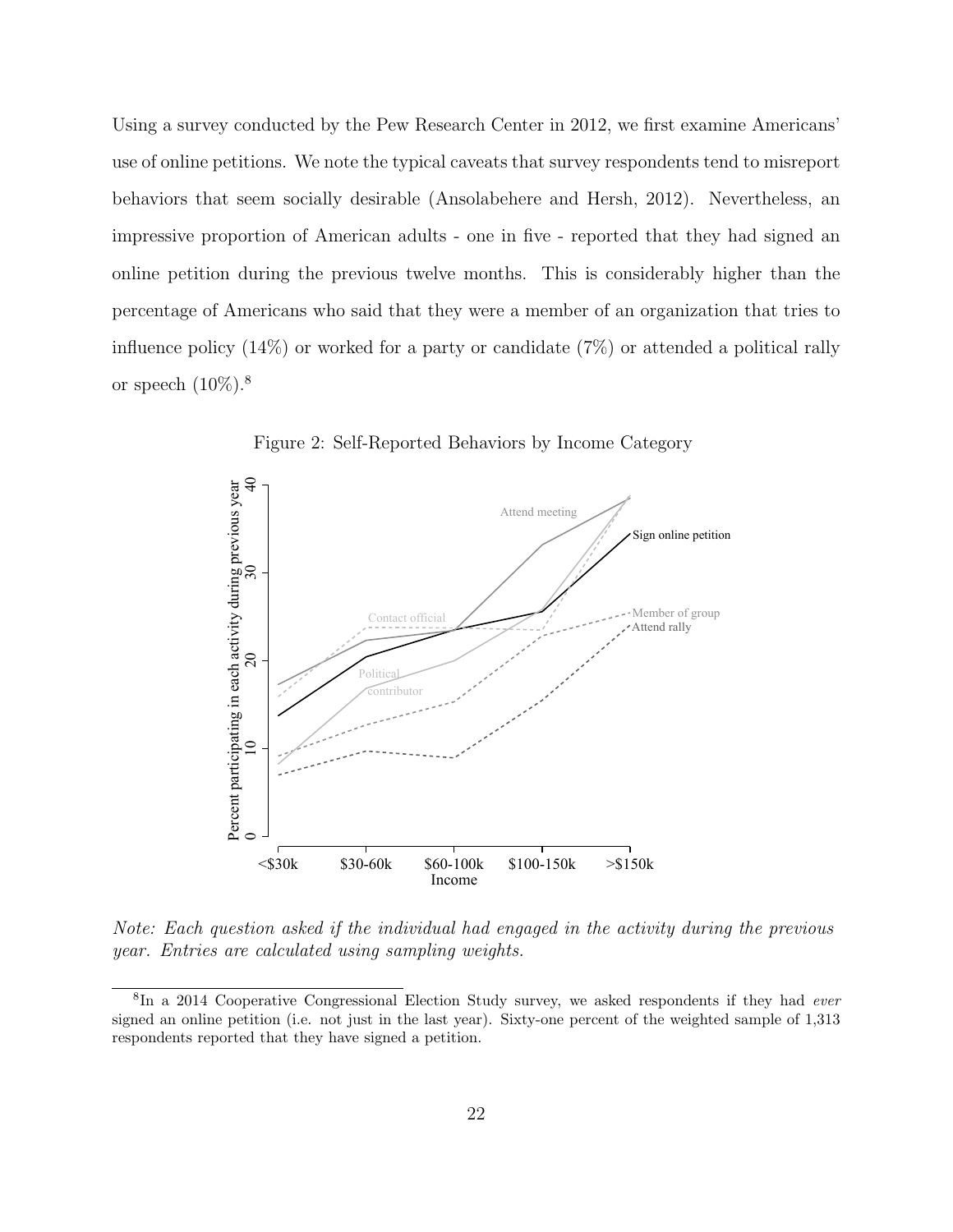To gain some perspective on this rate of reported participation, consider Figure 2. On the horizontal axis, we show five, self-reported, family income categories. On the vertical axis, we plot the rate of participation in a number of activities, including belonging to an interest group, working for a party or candidate, attending a political speech or rally, contributing to a political candidate/organization/cause, or contacting a government official about an issue. As Figure 2 shows, all of these behaviors exhibit positive relationships with income. For some activities, particularly political donating, the relationship is steep (and no doubt would appear steeper if the sample size permitted us to look at more fine-grained income categories). For petitioning, one-third of the respondents with income over \$150,000 report having signed an online petition, compared to 20% among those earning \$30,000-60,000.<sup>9</sup>



Figure 3: White House Petition Signatures by ZIP Code Income

Turning to the White House data, all individuals must enter their zipcodes when signing

a White House petition. We linked the zipcode identifier with data on the mean income

<sup>&</sup>lt;sup>9</sup>The Pew survey also asked respondents about signing paper petitions, and a similar income bias existed for non-online petition signing. Specifically, 36% of those in the highest income group reported signing a paper petition compared to just 17% of those in the lowest income category.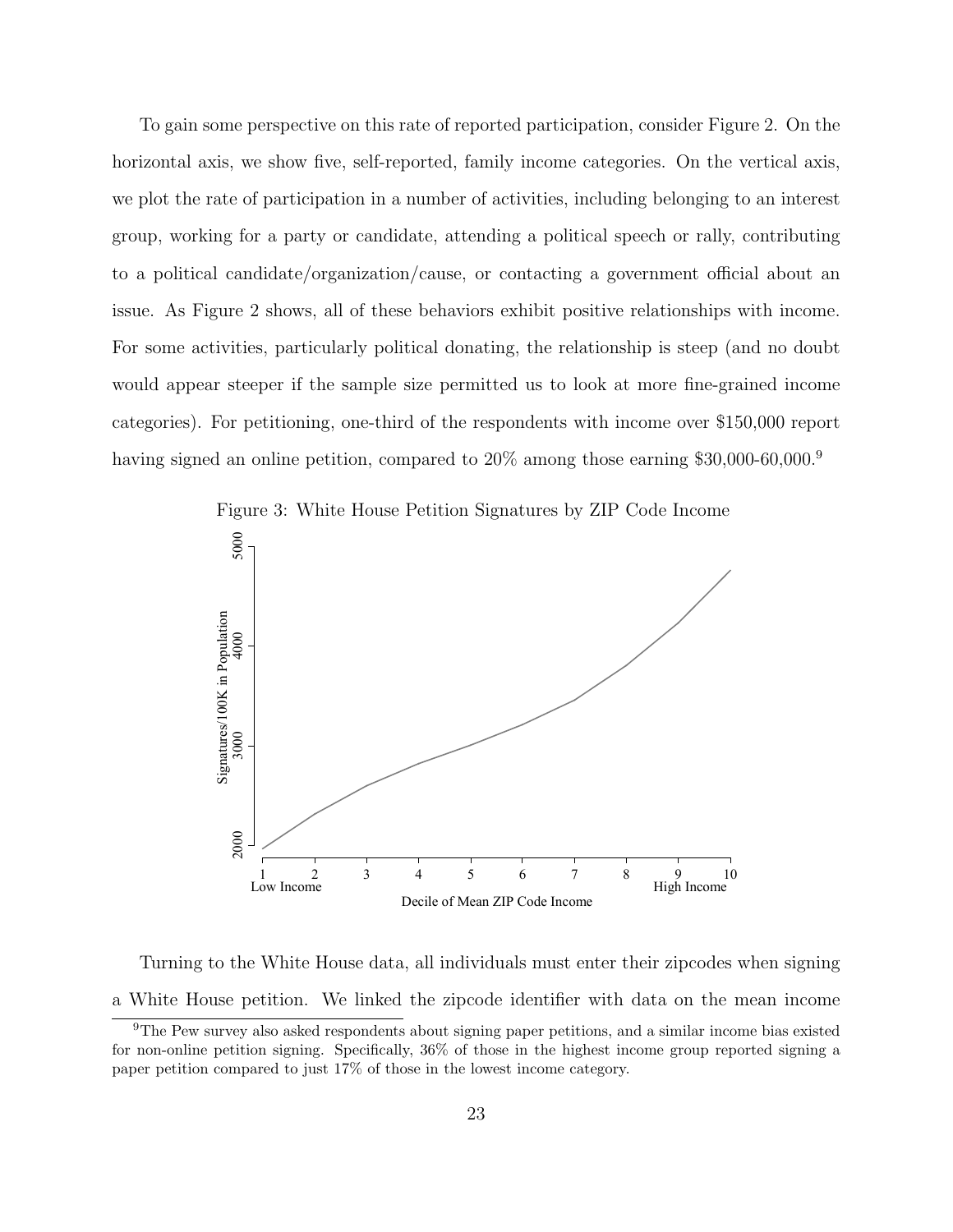level and population count for each zipcode.<sup>10</sup> We collapse the zipcodes into deciles (i.e. the poorest tenth of zipcodes to the richest tenth of zipcodes), and observe the number of signatures in the decile divided by the population in the decile.

The data are first summarized in Figure 3. Higher-earning zipcodes are more likely to participate in White House petitioning, and the relationship steepens among the higher income groups. Individuals living in the 10% of zipcodes that have the highest income are two-and-half times more likely to have signed a White House petition than individuals in the poorest 10% of zipcodes. Note that the relationship with income in Figure 3 is similar to what we observe in Figure 2. White House petitioners, like most types of political activists, come disproportionately from higher-earning zipcodes.

What effect does the income bias have on the success of different petitions? This question is difficult to answer with certainty, but evidence suggests that the income bias may generate a policy agenda that is focused on post-materialist concerns.





 $10Zipcode$  data come from "Zip Code Characteristics: Mean and Median Household Income," Population Studies Center, University of Michigan, http://www.psc.isr.umich.edu/dis/census/Features/ tract2zip/index.html.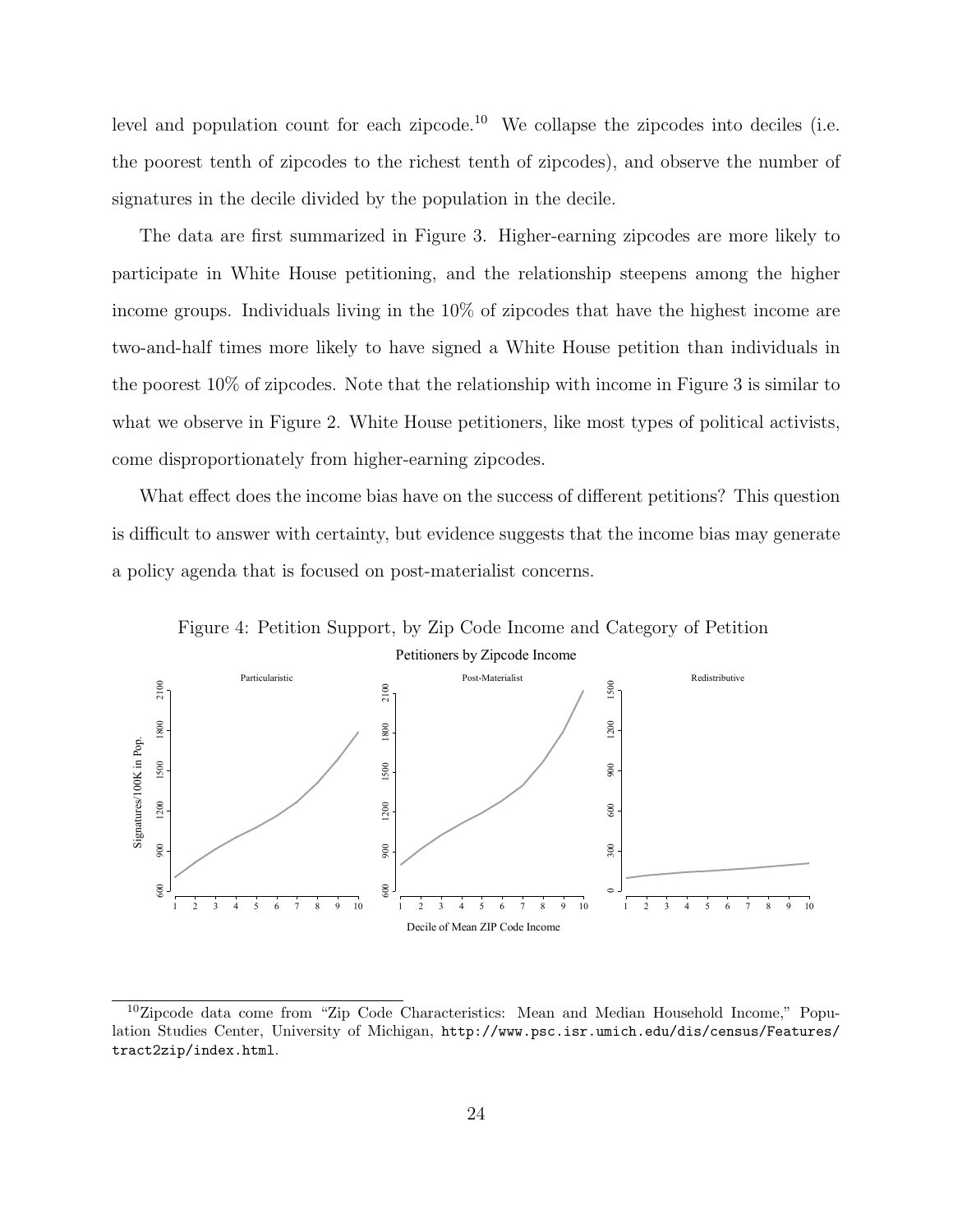Consider Figure 4. In this figure, we divide the petitions into particularistic, redistributive, and broad non-redistributive (or post-materialist) categories. For each category, we calculate the number of signatures per population of each decile of zip-code income. Note that all three subplots in Figure 4 are on the same scale, but the third plot is shifted down to accommodate the data. Figure 4 shows not only that the redistributive petitions are far less popular than the others, but that the relationship between number of signatures and income is also distinct. For the redistributive petitions, the highest-income zipcodes are twice as likely to sign a petition as the poorest zipcodes. But for the post-materialist petitions, the highest-income zipcodes are almost three times as likely to sign a petition compared to the lowest-earning zipcodes. In other words, individuals from richer neighborhoods are more likely than those from poorer neighborhoods to sign petitions in general, but their enthusiasm for petitions appears highest when the issues are unrelated to redistribution.

#### 4.1 The Appeal of the Narrow

While the broad-based petitions to the White House are overwhelmingly focused on postmaterialist rather than redistributive concerns, nearly half of the petitions are not broadbased at all. They are particularistic - focused on individuals, small group benefits, or narrow interests. By drawing on research in psychology and communications, we have provided an explanation for this phenomenon: narrow appeals are more concrete and can be understood more easily by individuals. Narrow appeals can also more easily be framed episodically.

To explore this phenomenon in the context of petition-signing, we ran a survey experiment. The experiment was administered in May 2015 to a nationally representative sample of 500 YouGov respondents. The experiment contained two stages. These stages attempt to mimic certain key features of petition-signing. In the first stage, respondents were given a prompt: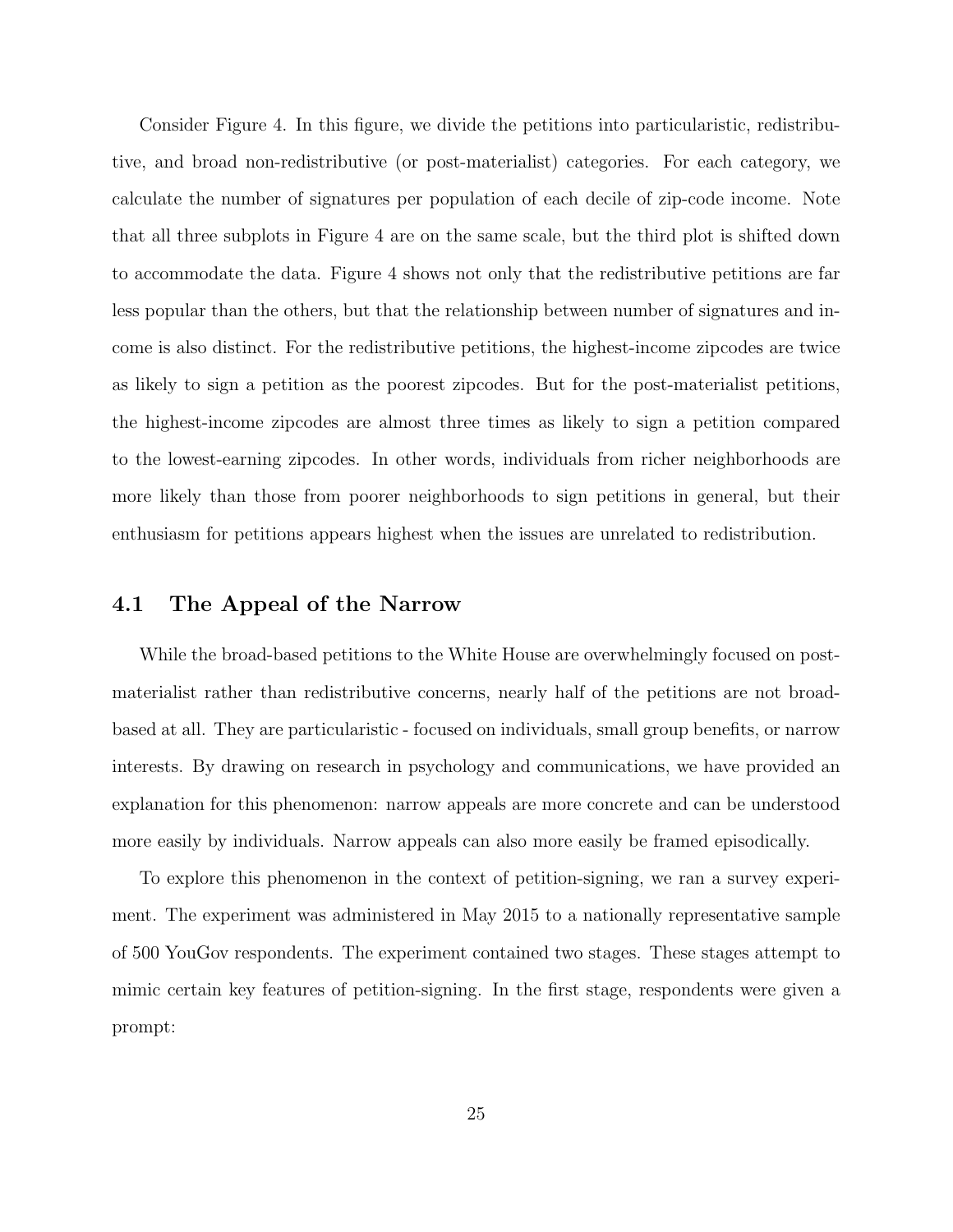We are interested in understanding what kinds of petitions individuals might be interested in signing. Below is a list of the titles of petitions. Please select two petitions that you would like to hear more about on the following pages.

Each respondent then saw four titles of petitions, two of which were broad and two of which were narrow. The petitions covered topics related to immigration, home loans, retirement benefits, and unemployment benefits. On each topic, respondents saw either a narrow or broad petition title, with the selection randomized. Table 1 shows the eight titles.

| <b>Broad Condition</b>                        | <b>Narrow Condition</b>                      |
|-----------------------------------------------|----------------------------------------------|
| Allow over 5 million Americans to stay in     | Allow Joan Perrington to stay in her home    |
| their homes                                   |                                              |
| Extend unemployment benefits                  | Extend unemployment benefits for Colusa      |
|                                               | County, California                           |
| Exempt all retirement pay from Federal and    | Exempt all military retirement pay from Fed- |
| State income taxation                         | eral and State income taxation               |
| Stop the deportation of parents of U.S. Citi- | Stop the deportation of Diana Reyes          |
| zens                                          |                                              |

Table 1: Respondents were shown one petition title from each row, selected randomly.

In this first stage of our experiment, it might seem surprising for respondents to select these narrow petitions at all. After all, these respondents do not know Joan Perrington or Diana Reyes, who are fictional. It is extraordinarily unlikely that the respondents themselves live in Colusa County (a rural county populated by about 20,000 people) or even that they know anybody who lives there. And while we did not collect data on the military veteran status of our respondents, it is likely that about 90% of our sample are not active military, in the reserves, or veterans (based on population estimates of these groups).<sup>11</sup> Given this, one might expect that respondents are drawn to the broad petitions that are more likely applicable to themselves, to people they know, or to the broader public.

 $11$ In the 2012 Cooperative Congressional Election Study, just  $1\%$  identified as currently in the military, while 13% indicated that they had previously served in the military.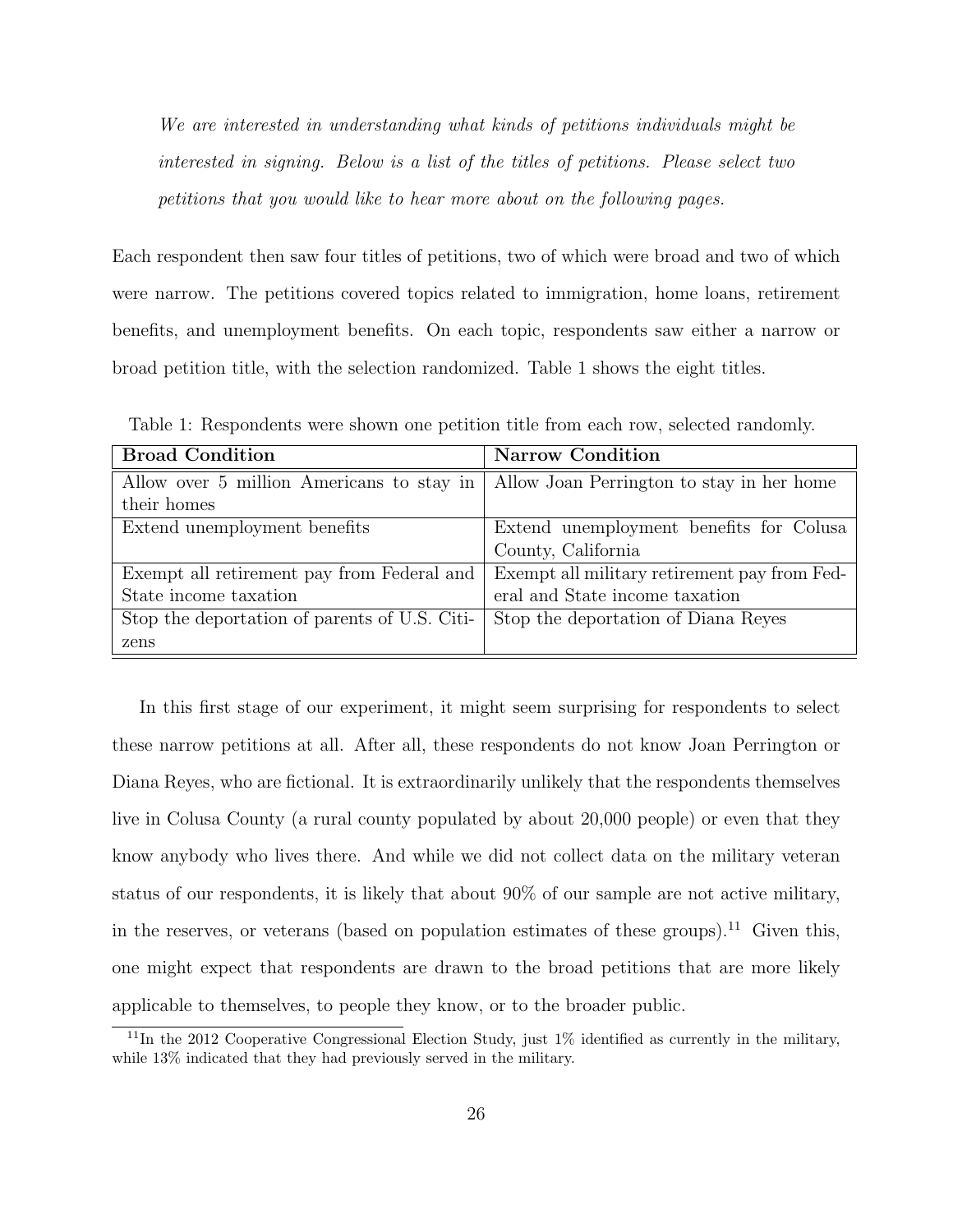And yet, 60% of the respondents selected at least one narrow petition to learn more about. Even when the two randomly-selected narrow petitions were about particular people (i.e. the narrow immigration condition and the narrow home loan condition), and not about a geographic area or popular subgroup like veterans, still 43% of the respondents selected to hear more about these narrow petitions.

Narrow policies, like those about particular people, subgroups or geographies seem to have two advantages. The advantage that is well-known from the interest group literature is that narrow policies have built-in constituencies who have a stake in the policy outcome. If there was a real Diana Reyes, she might have a community of friends, neighbors and family who would sign the petition and promote the cause. If there was a real policy to specifically help unemployed people in Colusa County, those who lived there would have a clear stake.

But here we see something else going on. Many of our experimental subjects, who have no stake or personal connection, are nevertheless drawn to the narrow petitions. This is the second, unappreciated advantage of the narrow: even people who are unconnected to the relevant issue or affected party are still drawn to these narrow cases. There might be legitimate ideological reasons for this: a respondent might be opposed to helping millions of undocumented immigrants but supportive of helping individual cases. But the psychology and communication literatures also suggest that these narrow policies could be appealing because they are easier to understand and more intriguing since they contain stories about individual people or small groups that are easy to imagine.

Another possibility is that respondents click on narrow petitions out of curiousity, but are less likely to sign those petitions after their curiousity is satisfied. The results from the second stage of our experiment suggest that this is not the case. After clicking on two of the petition titles, the respondents then saw paragraph-length texts of the petitions they selected. The texts of the petitions can be found in the appendix (Tables 3 and 4). Respondents were asked to indicate how likely they were to sign each petition, on a seven-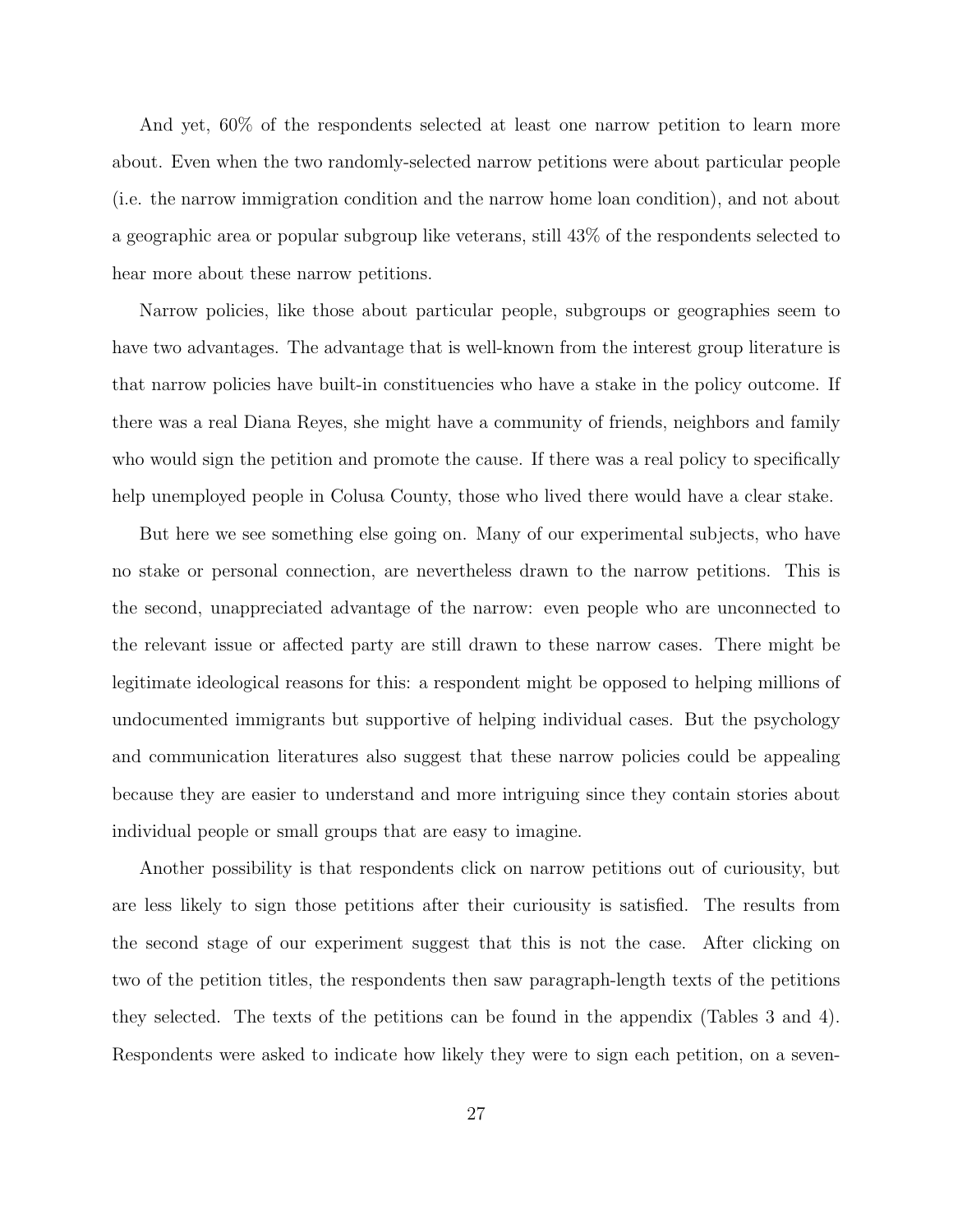| Issue                    | Broad |       | Narrow Difference |
|--------------------------|-------|-------|-------------------|
| Mortgage Relief          | 5.291 | 5.011 | $-0.280$          |
| Unemployment Benefits    | 5.301 | 5.071 | $-0.230$          |
| Retirement Tax Exemption | 5.571 | 5.883 | 0.312             |
| Deportation Cessation    | 4.855 | 5.352 | 0.497             |

Table 2: Likelihood of signing petitions in each issue area depending on whether petition viewed was broad or narrow.

Entries are average ratings on seven-point scale where 7 is "definitely would" and 1 is "definitely would not" sign the petition. No difference is statistically significant.

point scale. First, we look at the between-subjects differences in the likelihood of signing a petition within each issue category depending on whether the individual viewed the narrow or the broad version of that petition. Table 2 shows the average likelihood of signing (on a seven-point scale) for those who saw the narrow version of each petition compared to those who saw the broad version. In the case of mortgage relief and unemployment benefits, there was slightly higher support for the broad petition compared to the narrow petition, while on the issues of taxing retirement plans and deportation, the narrow petition garnered more support than the broad one. In none of these cases was the difference between the broad and narrow groups statistically significant.

Second, we examine within-subjects differences in ratings between narrow and broad petitions among the 60% of subjects who chose one narrow and one broad petition to read more about. On the broad petition this group read, the average rating was 5.1 on the sevenpoint scale. But for the narrow petition, the average respondent rating was 5.6, a difference of half of a point on a seven point scale  $(N = 267,$  difference-of-means p-value  $\lt 0.01$ . Thus, among this set of respondents who saw both a broad and a narrow petition, there was significantly more support for signing the narrow petition.

The appeal of the narrow is no secret to those who motivate individuals to take action. In fact, in describing the features of successful petitions, the popular petition website change. org tells its audience: "Successful petitions ask for something very specific...Instead of a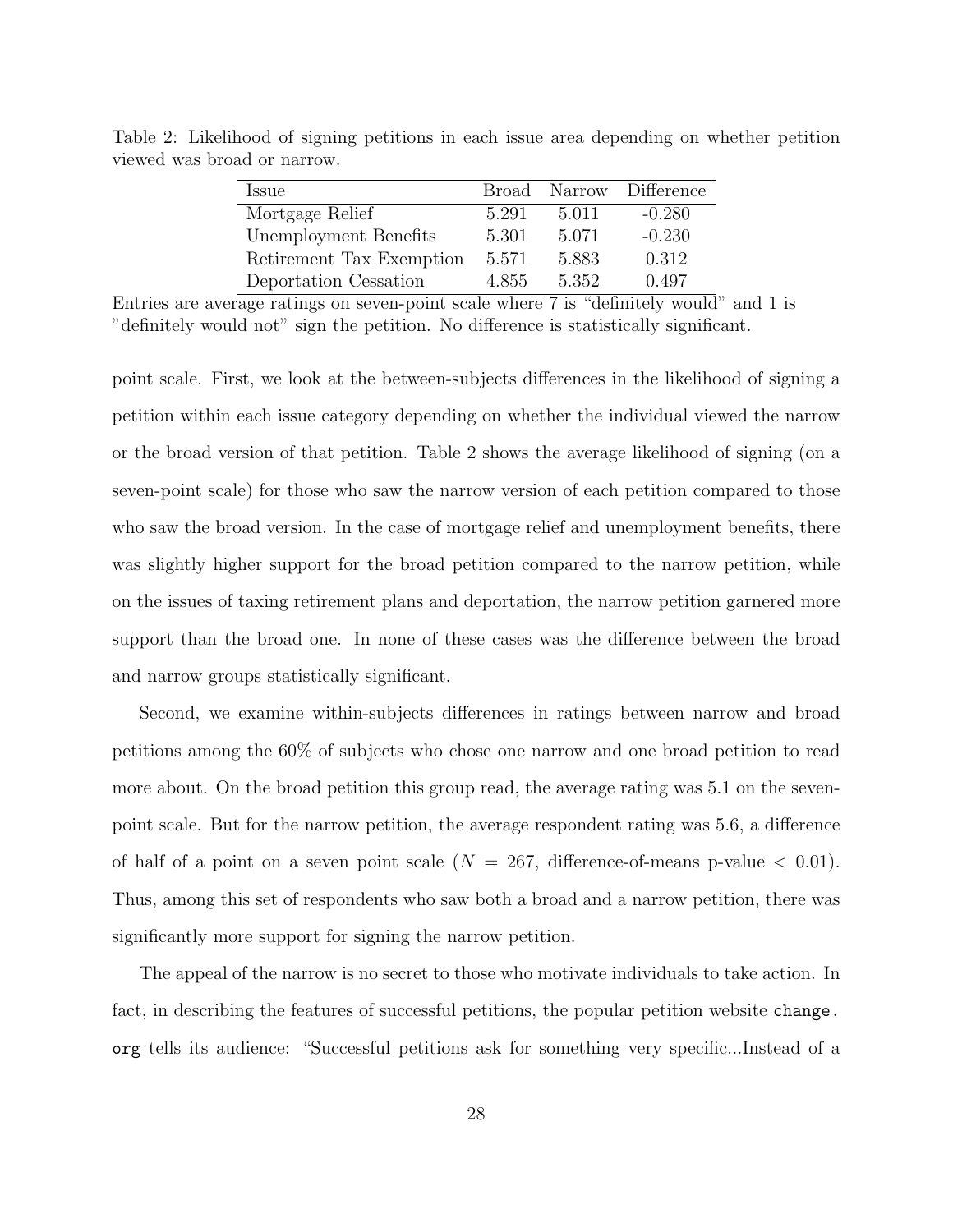petition titled 'I Demand A More Responsive Government in Chicago,' focus your petition to something like this: 'Fix The Potholes On 14th Street."'<sup>12</sup> Petitioners are told to ask for small things like fixing potholes not because change.org has some ideological agenda toward particularism, but because they observe which petitions succeed and fail; empirically, narrow petitions seeking small-scale concrete policy reform are more attractive than those attempting broad-based change.

### 5 Discussion

Many previous scholars have asked why the U.S. policy agenda is dominated by particularistic and post-materialist issues rather than redistributive ones. Our examination of mass petition data takes us an important step forward in understanding why this is the case. Even in a context that is arguably more open to popular participation than any other avenue of policy advocacy, there is almost a complete lack of attention to issues of redistribution. The preferences of the 1% wealthiest Americans cannot explain this. The institutional functioning of Congress and its dependence on lobbyists and donors cannot explain this.

What can explain this post-materialist particularism are two phenomena. First, not only are relatively well-off individuals more likely than the poor to engage in this open forum of policy advocacy (a finding consistent with past research), but petitioners from wealthier areas are particularly attentive to post-materialist concerns like gluten-free labeling and particularly inattentive to redistributive ones (recall Figure 4).

Second, particularistic policies have advantages over broad policies in their ability to garner support. Prior research suggests this is because narrow policies are easier to understand and easier to describe episodically. For these reasons, a narrow policy proposal not only benefits from a narrow constituency that has a heightened interest, but it also benefits

<sup>12</sup>"How an Online Petition Works," https://www.change.org/guides/ how-an-online-petition-works.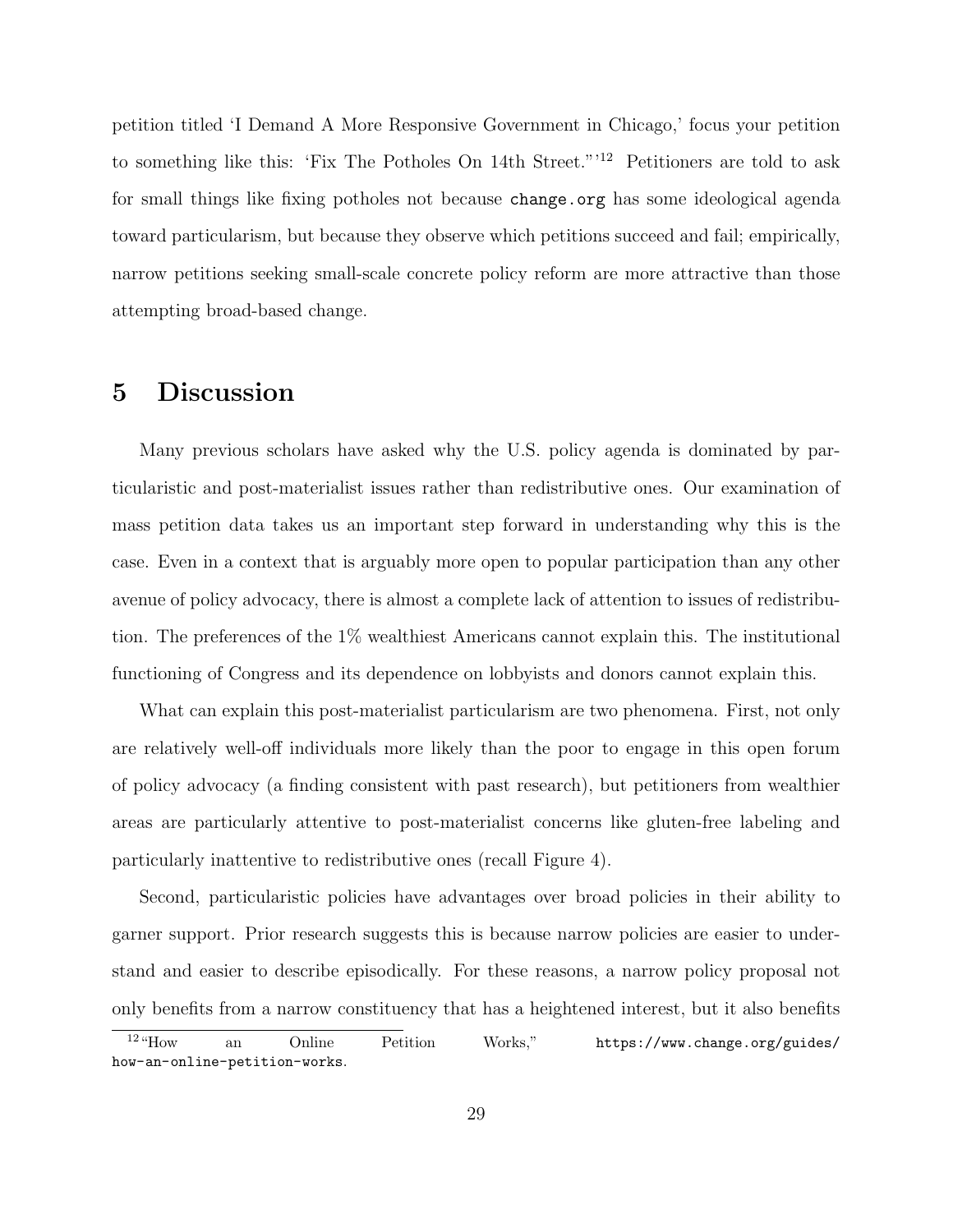from a larger set of individuals who find something compelling in the particularistic, even if they are not directly affected. We believe this is in large part why 50% of the petitions transmitted to the White House are narrow and why 60% of participants in our experiment sought to learn more about a petition that affected a narrow constituency.<sup>13</sup>

In a venue in which everyday citizens express their policy views to the White House, postmaterialist particularism dominates. In our view, this is unlikely to occur because citizens are expressing other, broader policy goals through alternative vehicles. In general, we think that post-materialist and particularistic policies are what capture the interest of citizen-activists. Of course, this does not mean that broad redistributive policies never capture their interest; they certainly can and do. But the absence of pro-redistribution sentiment in the petitions we study, including in petitions circulated by liberal interest groups, suggests a bias against the promotion of such issues.

To speculate beyond the scope of our study, in the real world of policymaking where particularism often does seem to dominate, the inherent attraction to narrowness may be an overlooked explanation of outcomes. Rather than arguing that particularism is the result of institutional advantages of moneyed interests who demand particularistic outcomes from government officials, we believe that a bias toward particularism is explainable on simpler grounds. Namely, when considering a policy proposal, individual legislators, like most people, will be attracted to policies that are small in scope, easy to understand, amendable to risk-assessment, and accompanied by compelling narratives. The policy agenda of online petitioners is important because it may reveal an underlying bias in policymaking that was hard to sense in the institutional setting of a legislature. Why do legislatures favor the particularistic? At least part of the story is likely in the power of post-materialist particularism rather than in the power of moneyed elites.

<sup>&</sup>lt;sup>13</sup>It may also help to explain why, for example, Bill Clinton made much of his re-election campaign in 1996 about "policy miniatures" or "McIssues" – such as school uniforms and V-chips – which were overwhelmingly popular with voters.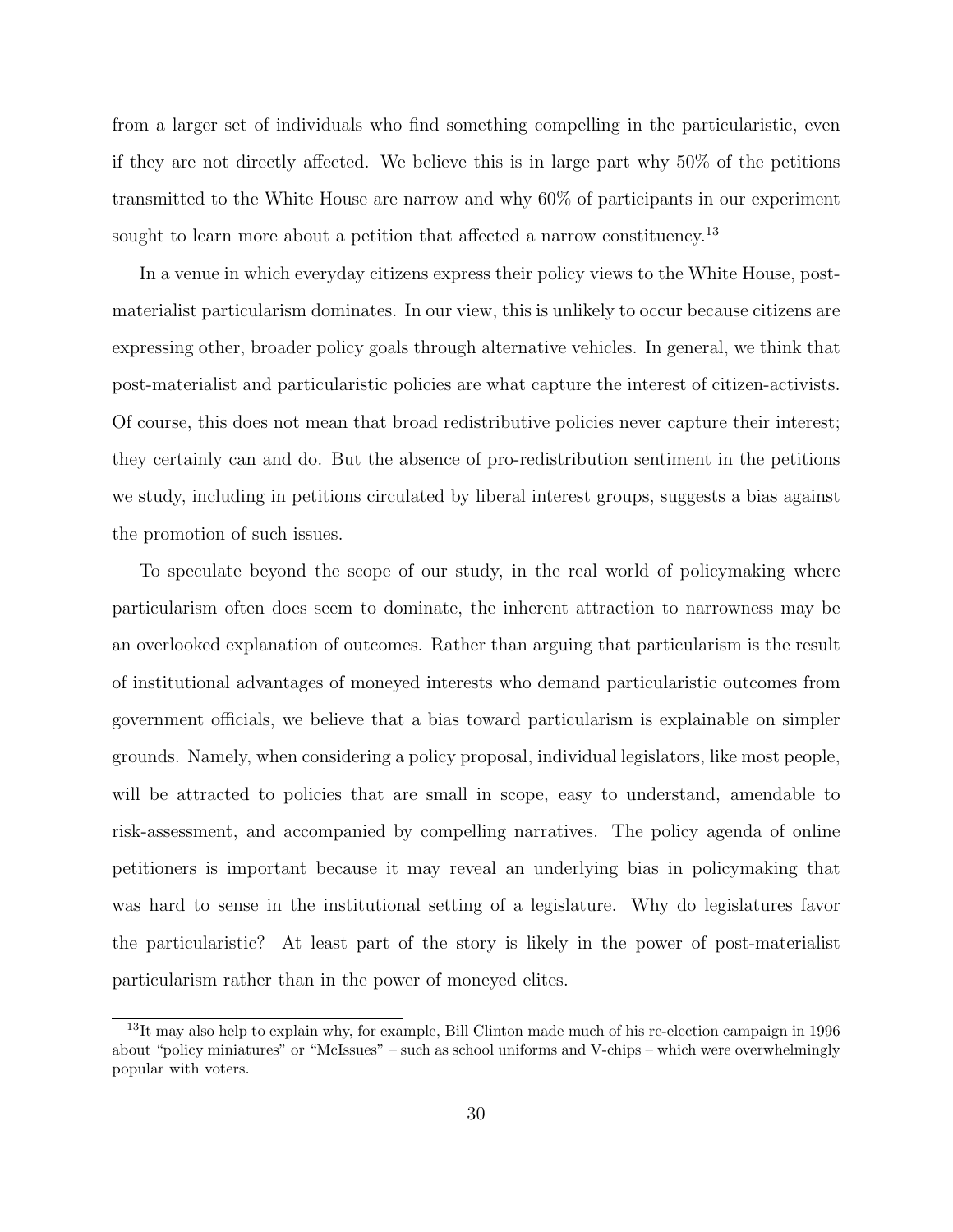### References

- Aarøe, Lene. 2011. "Investigating Frame Strength: The Case of Episodic and Thematic Frames." Political Communication 28(2):207–226.
- Almond, Gabriel A. 1950. The American People and Foreign Policy. New York: Praeger.
- Ansolabehere, Stephen and Eitan Hersh. 2012. "Validation: What Survey Misreporting Reveal about Survey Misreporting and the Real Electorate." Political Analysis 20(4):437– 459.
- Bartels, Larry M. 2008. Unequal Democracy: The Political Economy of the New Gilded Age. Princeton: Princeton University Press.
- Berry, Jeffrey M. 2010. The New Liberalism: The Rising Power of Citizen Groups. Washington: Brookings Institution Press.
- Cain, Bruce E. 2015. Democracy More or Less. Cambridge: Cambridge University Press.
- Carpenter, Daniel and Benjamin Schneer. 2016. "Party Formation Through Petitions: The Whigs and the Bank War of 1832-1834." Working Paper.
- Carpenter, Daniel and Colin D. Moore. 2014. "When Canvassers Became Activists: Antislavery Petitioning and the Political Mobilization of American Women." American Political Science Review 108(3):479–498.
- Dahl, Robert A. 1961. Who Governs? New Haven: Yale University Press.
- Drutman, Lee. 2015. The Business of America is Lobbying: How Corporations Became Politicized and Politics Became More Corporate. Oxford: Oxford University Press.
- Fox, Susannah and Lee Rainie. 2014. "The Web at 25 in the U.S.". URL: http://www.pewinternet.org/2014/02/27/the-web-at-25-in-the-u-s/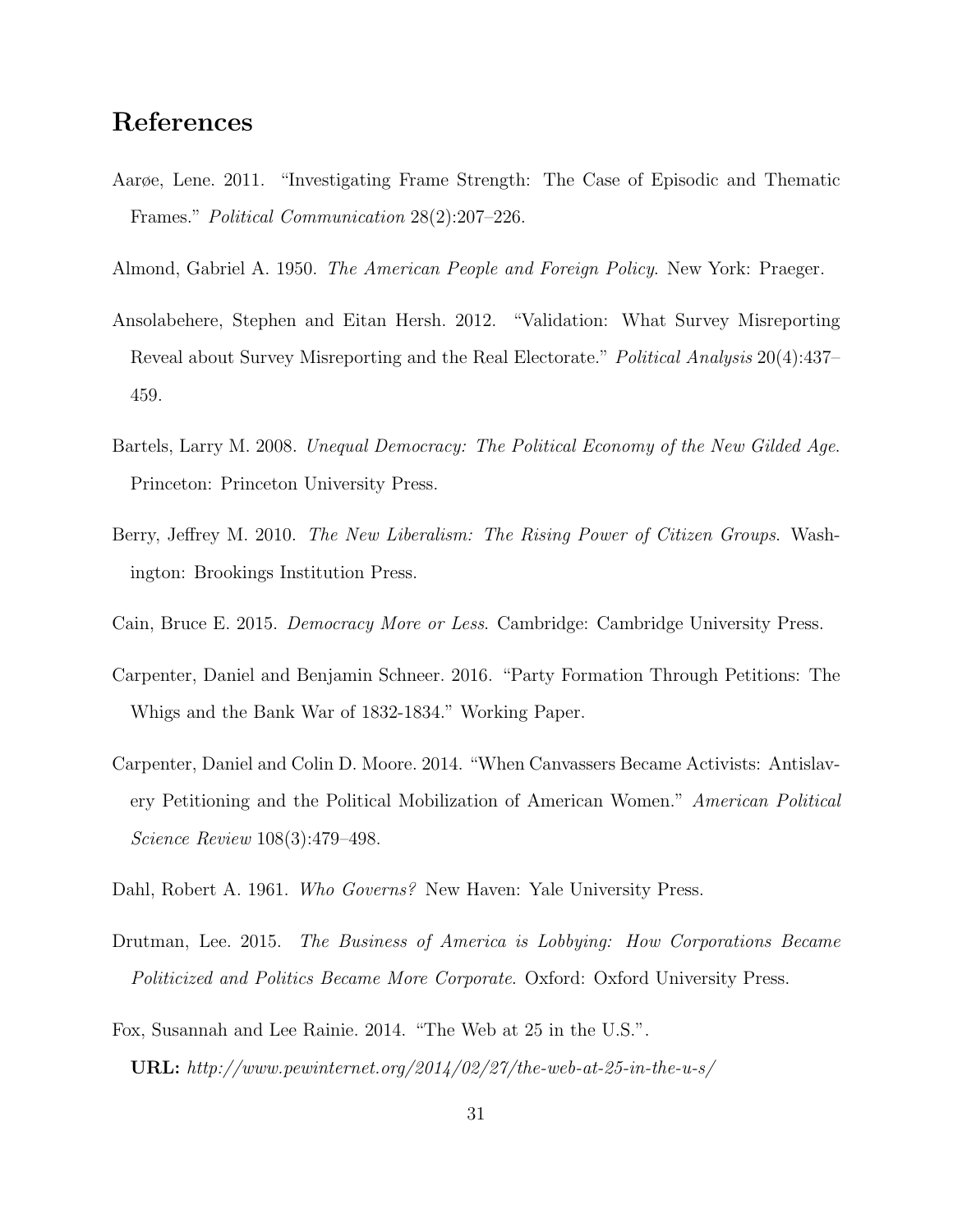- Gilens, Martin. 2012. Affluence and Influence: Economic Inequality and Political Power in America. Princeton: Princeton University Press.
- Gilens, Martin and Benjamin I. Page. 2014. "Testing Theories of American Politics: Elites, Interest Groups, and Average Citizens." Perspectives on Politics 12(3):564–581.
- Glaser, James M. 2002. "White Voters, Black Schools: Structuring Racial Choices with a Checklist Ballot." American Journal of Political Science 46(1):35–46.
- Gross, Kimberly. 2008. "Framing Persuasive Appeals: Episodic and Thematic Framing, Emotional Response, and Policy Opinion." Political Psychology 29(2):169–192.
- Hacker, Jacob S and Paul Pierson. 2011. Winner-take-all politics: How Washington made the rich richer–and turned its back on the middle class. Simon and Schuster.
- Hale, Scott A., Helen Margetts and Taha Yasseri. May 2-4, 2013. "Petition Growth and Success Rates on the UK No. 10 Downing Street Website". Proceedings of the 5th Annual ACM Web Science Conference Paris: Conference Paper.
- Inglehart, Ronald. 1977. The Silent Revolution: Changing Values and the Political Styles Among Western Publics. Princeton: Princeton University Press.
- Iyengar, Shanto. 1990. "Framing Responsibility for Political Issues: The Case of Poverty." Political Behavior 12(1):19–40.
- Iyengar, Shanto. 1991. Is Anyone Responsible? How Television Frames Political Issues. Chicago: University of Chicago Press.
- Iyengar, Shanto and Adam Simon. 1993. "News Coverage of the Gulf Crisis and Public Opinion." Communication Research 20(3):365–383.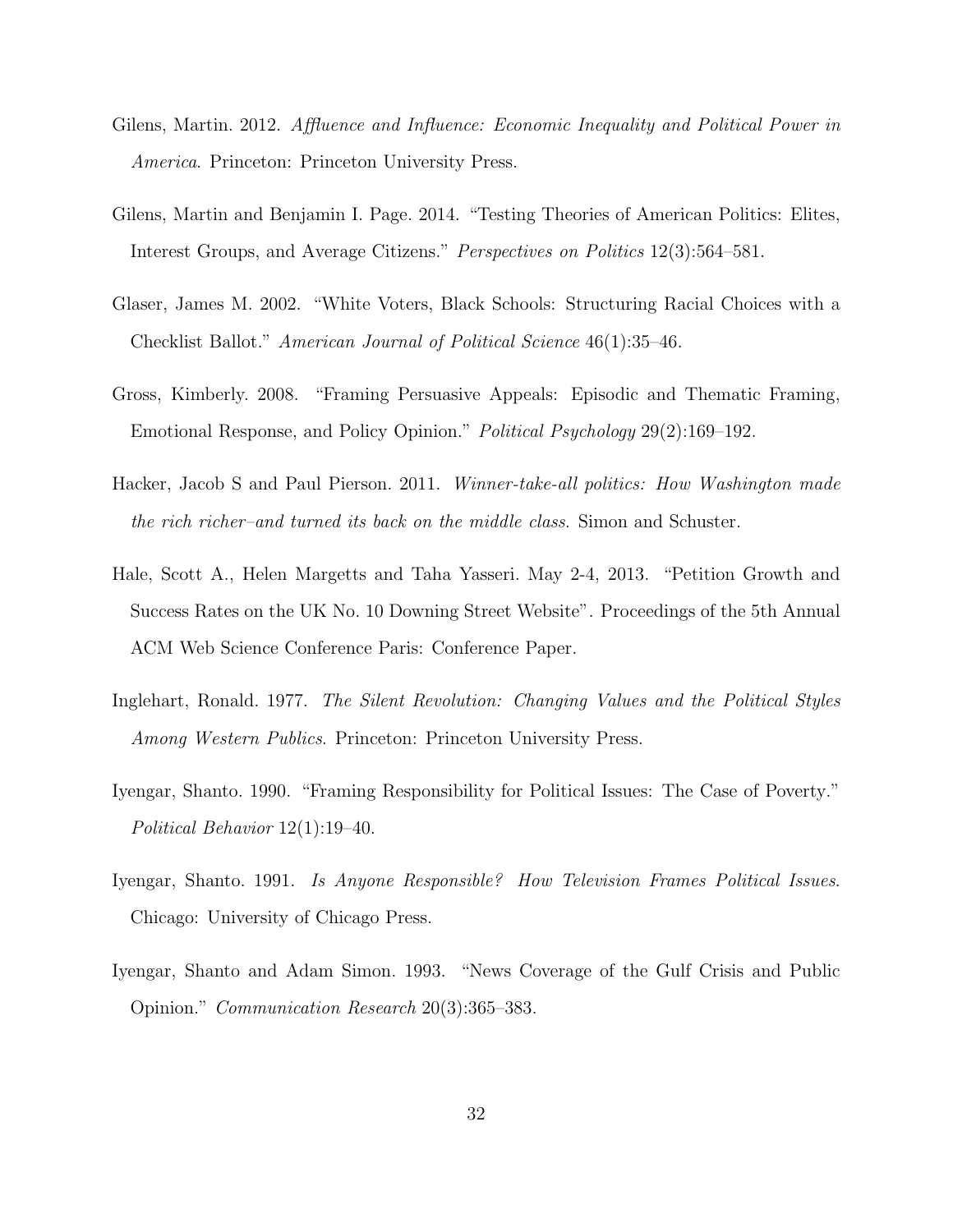Jansen, Jim. 2013. "How Americans go online.".

URL: http://www.pewinternet.org/2013/09/25/how-americans-go-online/

- Kahneman, Daniel and Amos Tversky. 1973. "On the psychology of prediction." *Psycholog*ical review 80(4):237.
- Kahneman, Daniel and Amos Tversky. 1984. "Choices, Values, and Frames." American Psychologist 39(4):341–350.
- Karpf, David. 2010. "Online Political Mobilizaton from the Advocacy Group's Perspective: Looking Byeond Clicktivism." Policy & Internet  $2(4)$ :7-41.
- Kearney, Anne R. 1994. "Understanding global change: a cognitive perspective on communicating through stories." *Climatic Change* 27(4):419–441.
- Kriner, Douglas L. and Andrew Reeves. 2015. The Particularistic President: Executive Branch Politics and Political Inequality. Cambridge: Cambridge University Press.
- Krosnick, Jon and Shibley Telhami. 1995. "Public Attitudes toward Israel: A Study of the Attentive and Issue Publics." International Studies Quarterly 39(4):535–554.
- Levine, Adam Seth. 2015. American Insecurity: Why Our Economic Fears Lead to Political Inaction. Princeton: Princeton University Press.
- Lowi, Theodore J. 1964. "American business, public policy, case-studies, and political theory." World politics 16(04):677–715.
- Nall, Clayton, Benjamin Schneer and Daniel Carpenter. 2016. "Paths of Recruitment: Rational Social Prospecting in Petition Canvassing." Working Paper.
- Olson, Mancur. 1965. The Logic of Collective Action. Harvard University Press: Cambridge.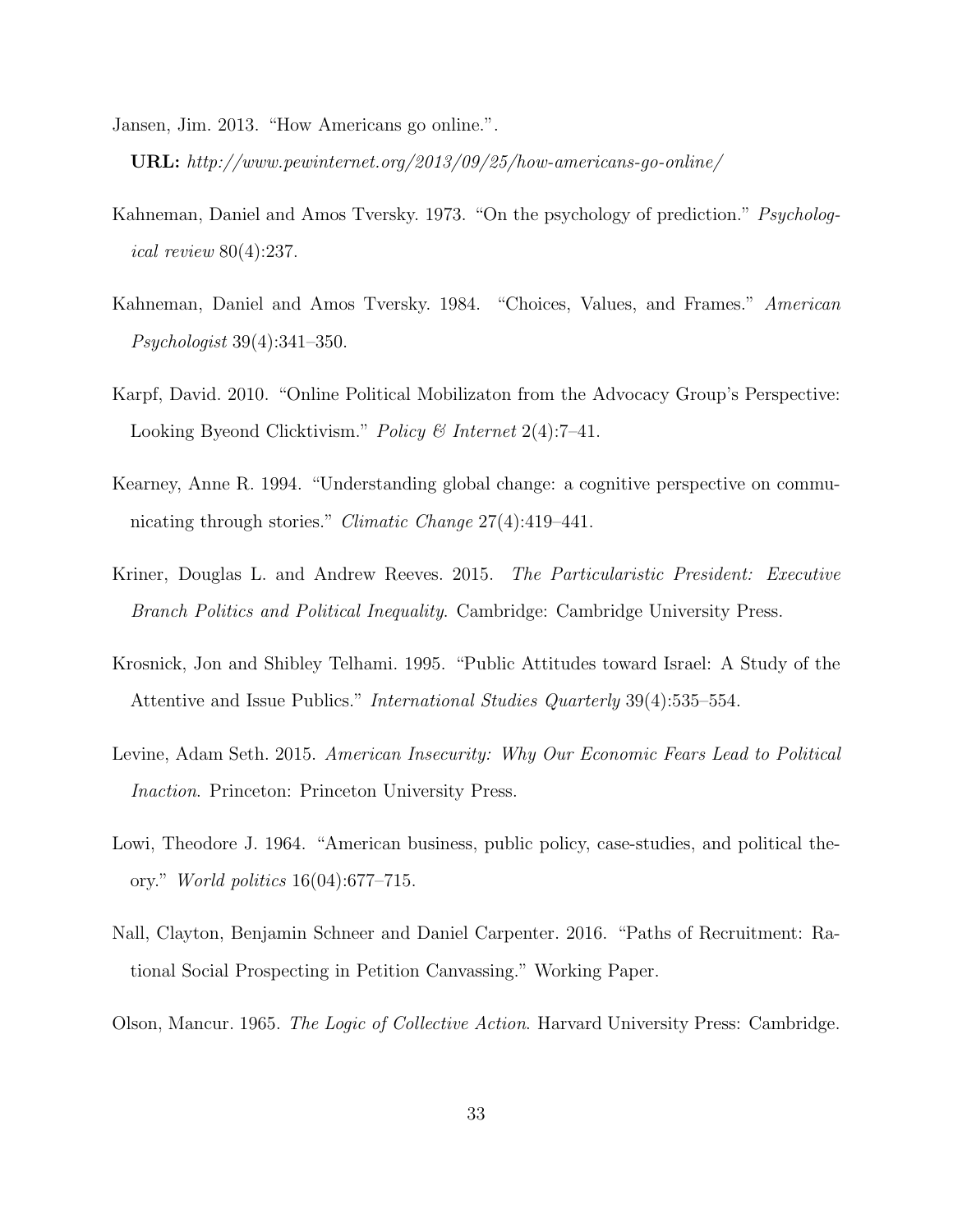- Paivio, Allan. 1991. "Dual coding theory: Retrospect and current status." Canadian Journal of Psychology/Revue canadienne de psychologie 45(3):255.
- Petersen, Michael Bang. 2012. "Social Welfare as Small-Scale Help: Evolutionary Psychology and the Deservingness Heuristic." American Journal of Political Science 56(1):1–16.
- Rigby, Elizabeth and Gerald C. Wright. 2013. "Political Parties and Representation of the Poor in the American States." American Journal of Political Science 57(3):552–565.
- Riker, William H. 1986. *The Art of Political Manipulation*. New Haven: Yale University Press.
- Rogers, Todd and Max H. Bazerman. 2010. "Future Lock-In: Future Implementation Increases Selection of 'Should' Choices." Organizational Behavior and Human Decision Processes 106(1):1–20.
- Scheufele, Dietram A. and Shanto Iyengar. 2010. "The State of Framing Research: A Call for New Directions". In Oxford Handbook fo POlitical Communication, ed. Kate Kenski and Jathleen Hall Jamieson. Oxford: Oxford University Press p. 7.
- Schlozman, Kay L. 2010. "Who Sings in the Heavenly Chorus?". In The Oxford Handbook of American Political Parties and Interest Groups, ed. L. Sandy Maisel and Jeffrey M. Berry. Oxford: Oxford University Press pp. 426–450.
- Schlozman, Kay Lehman, Sidney Verba and Henry E. Brady. 2010. "Weapon of the Strong? Participatory Inequality and the Internet." *Perspectives on Politics* 8(2):487–509.
- Schneer, Benjamin. 2014. "Representation Replaced: How Congressional Petitions Subtitute for Direct Elections." Working Paper.
- Skocpol, Theda. 2003. Diminished Democracy: From Membership to Management in American Civic Life. Norman: University of Oklahoma Press.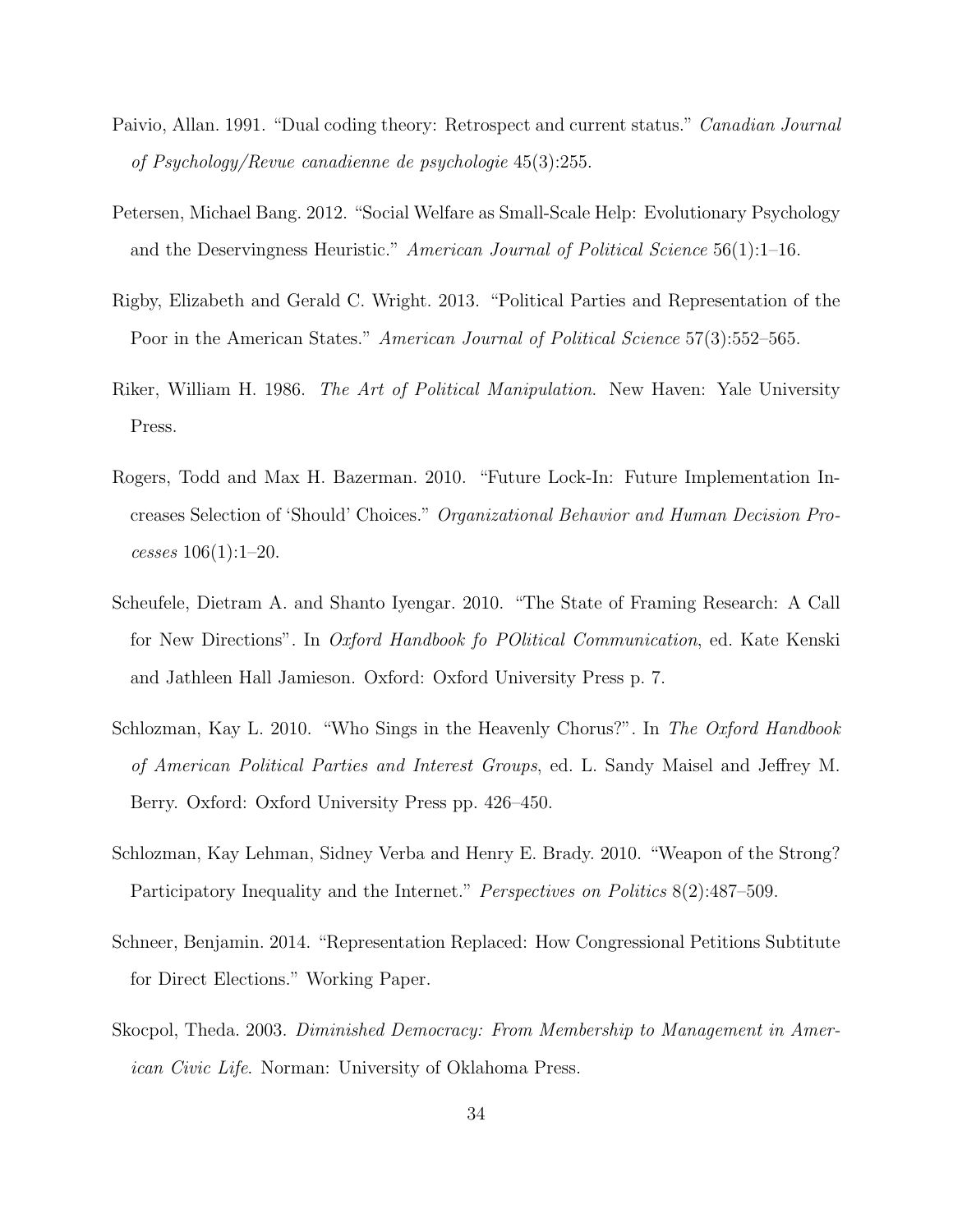- Strolovitch, Dara Z. 2006. "Do Interest Groups Represent the Disadvantaged? Advocacy at the Intersections of Race, Class, and Gender." Journal of Politics 68(4):894–910.
- Strolovitch, Dara Z. 2008. Affirmative advocacy: Race, class, and gender in interest group politics. University of Chicago Press.
- Strolovitch, Dara Z. and M. David Forrest. 2010. "Social and Economic Justice Movements and Organizations". In The Oxford Handbook of American Political Parties and Interest Groups, ed. L. Sandy Maisel and Jeffrey M. Berry. Oxford: Oxford University Press p. 24.
- Trope, Yaacov and Nira Liberman. 2010. "Construal-Level Theory of Psychological Distance." Psychological Review 117(2):440–463.
- Woodall, W Gill, Dennis K Davis and Haluk Sahin. 1983. "From the boob tube to the black box." Mass communication review yearbook 4:173–194.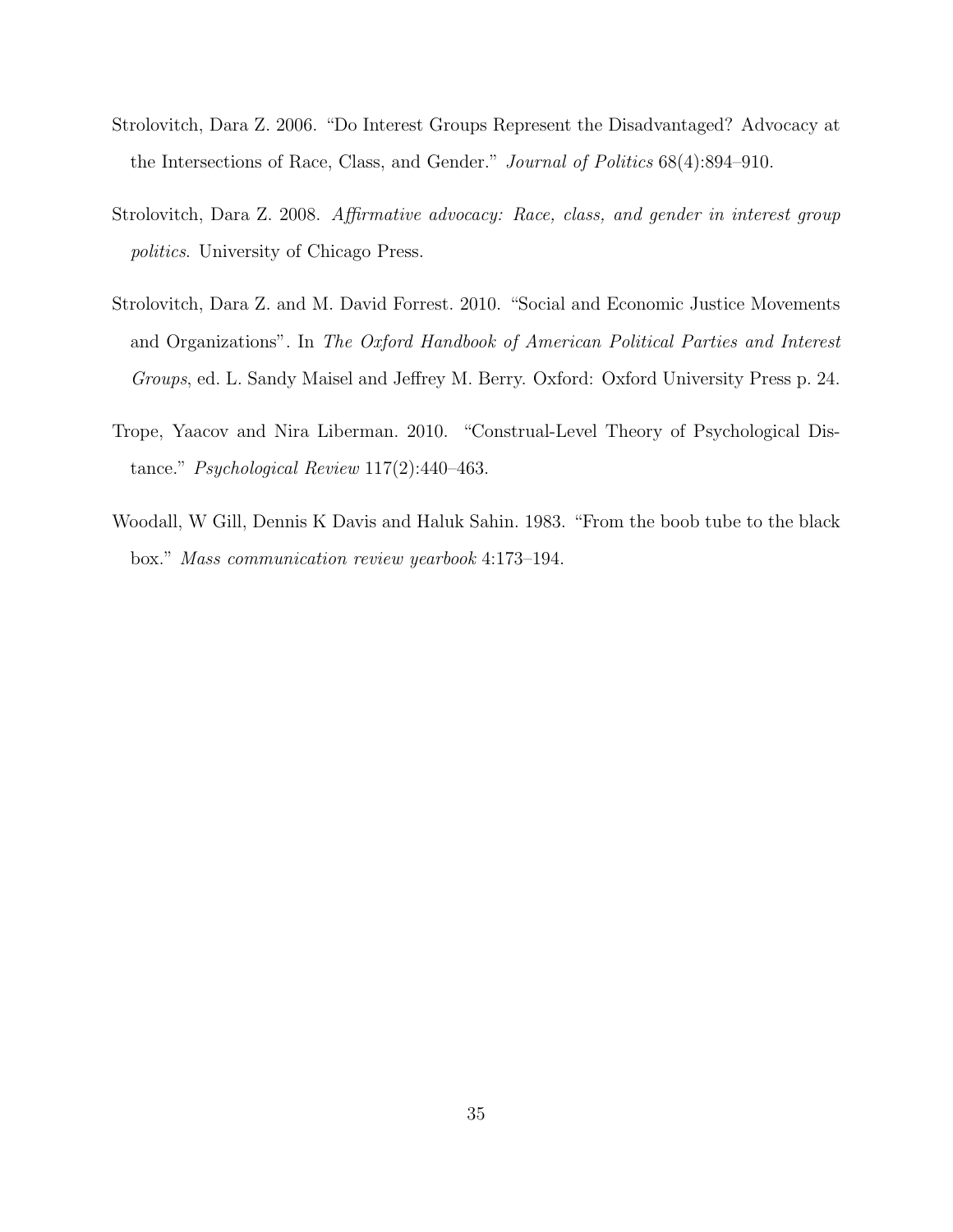## 6 Appendix

#### 6.1 Survey Experiment

The survey experiment reported in the paper was fielded May 20 - 27, 2015 by YouGov. All results reported in the paper utilize the sampling weights. The tables below show the full text for the second stage of the experiment, where individuals were asked to register their likelihood of signing a petition on a 7 point scale ranging from "Definitely would not sign" to "Definitely would sign."

| <b>Broad Condition</b>                                                                                    | <b>Narrow Condition</b>                                                                                          |  |  |
|-----------------------------------------------------------------------------------------------------------|------------------------------------------------------------------------------------------------------------------|--|--|
| Immigration                                                                                               |                                                                                                                  |  |  |
| Stop Deportation of Parents of U.S. Citizens                                                              | <b>Stop Deportation of Diana Reyes</b>                                                                           |  |  |
| As many as four million U.S. citizens have a parent                                                       | Diana Reyes is loving mother who came to the                                                                     |  |  |
| who is an illegal immigrant. For the hard-working                                                         | United States from Guatemala in 1990. She escaped                                                                |  |  |
| and law-abiding parents of American children, we                                                          | terrible circumstances in Guatemala and sought a                                                                 |  |  |
| are asking that the government cease deportations.                                                        | new life in the United States. Since coming to Amer-                                                             |  |  |
| Many of the immigrants came to the U.S. to escape                                                         | ica, she has always kept a job and has never been                                                                |  |  |
| terrible circumstances in their home countries, and                                                       | in trouble with the law. She has two American-born                                                               |  |  |
| have sought a new life in the United States. They are                                                     | children, ages 20 and 22. Because of bad advice from                                                             |  |  |
| cherished members of their communities and want to                                                        | a lawyer about declaring her illegal immigration sta-                                                            |  |  |
| continue to see their children grow up here. The gov-                                                     | tus, Diana is now at risk of being deported. She is                                                              |  |  |
| ernment should stop deportation proceedings now!                                                          | a cherished member of the community and wants to                                                                 |  |  |
|                                                                                                           | continue to see her children grow up here. The gov-                                                              |  |  |
|                                                                                                           | ernment should stop deportation proceedings now!                                                                 |  |  |
| Home Loans                                                                                                |                                                                                                                  |  |  |
| Allow over 5 million Americans to stay in                                                                 | Allow Joan Perrington to stay in her home                                                                        |  |  |
| their homes                                                                                               |                                                                                                                  |  |  |
| Because of unfair home loans and lending practices                                                        | Joan Perrington is 67 years old and has lived in Den-                                                            |  |  |
| that are all too common, many Americans got a raw                                                         | ver her whole life. She's lived in her home for 35 years                                                         |  |  |
| The economy collapsed in 2008, and today<br>deal.                                                         | - a home she built with her late husband. In 2007,                                                               |  |  |
| there are still over 5 million American homeowners                                                        | Joan had to borrow against her house to pay off med-                                                             |  |  |
| whose houses are worth less than their mortgages.                                                         | ical debts. Because of unfair home loans and lending                                                             |  |  |
| These individuals are at risk of losing their home to                                                     | practices that are all too common, Joan got a raw                                                                |  |  |
| foreclosure, often after years of raising children in                                                     | deal. After the economy collapsed, her house lost so                                                             |  |  |
| their homes and building their communities. Fannie                                                        | much value that it is worth less than her mortgage.                                                              |  |  |
| Mae can help at-risk homeowners by reducing the                                                           | Joan is at risk of losing her home to foreclosure, after<br>all these years raising children and building a com- |  |  |
| amount they owe. Let's help struggling homeowners<br>stay in their homes! We're organizing to share their | munity. Fannie Mae can help Joan by reducing the                                                                 |  |  |
| story so the government will give them a break!                                                           | amount she owes. Let's help Joan stay in her home!                                                               |  |  |
|                                                                                                           | We're organizing to share Joan's story so that the                                                               |  |  |
|                                                                                                           | government will give her a break!                                                                                |  |  |
|                                                                                                           |                                                                                                                  |  |  |

Table 3: Broad and Narrow Versions of Petition Text, Immigration and Home Loans